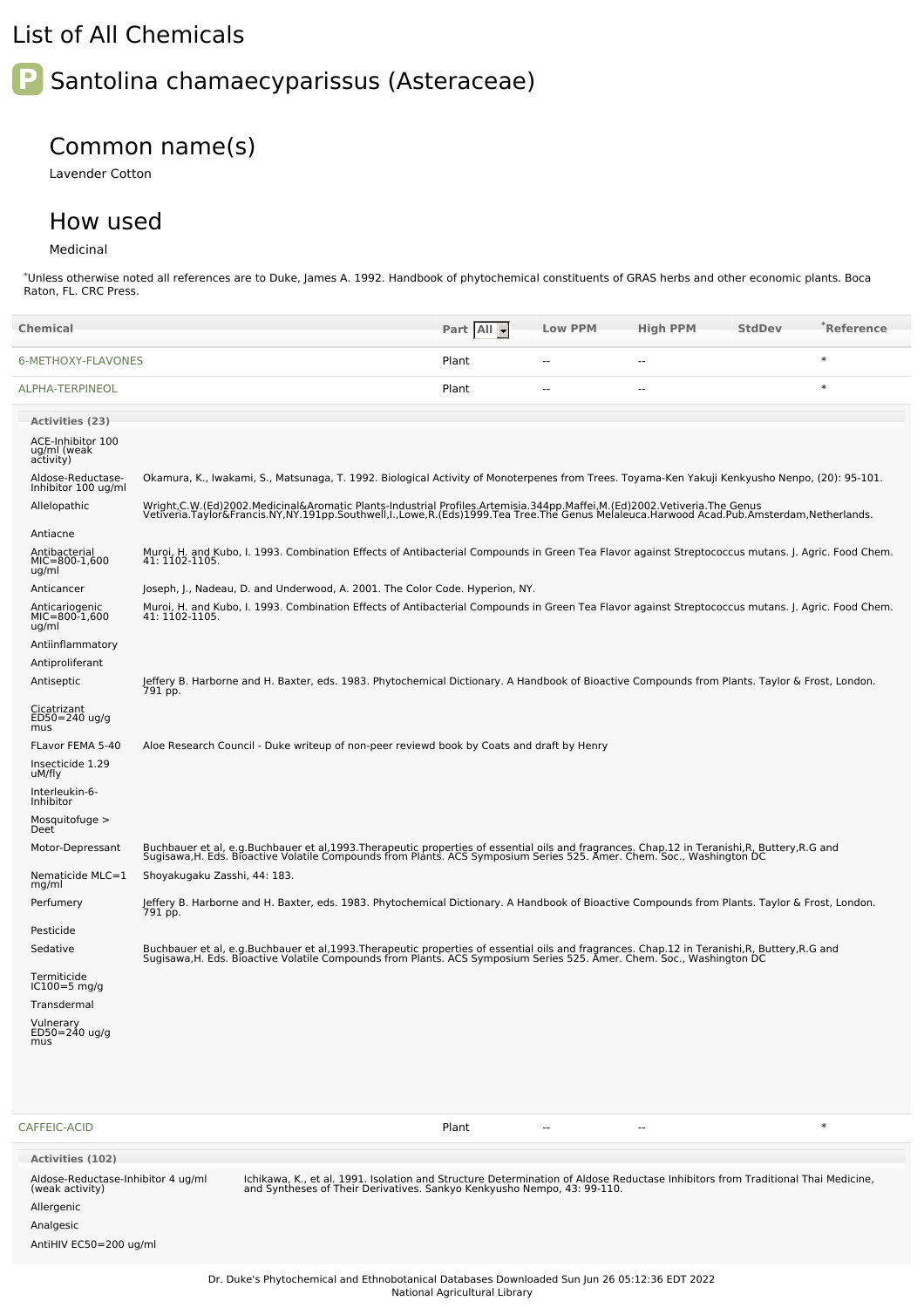| AntiLegionella                             |                                                                                                                                                                                                                                  |
|--------------------------------------------|----------------------------------------------------------------------------------------------------------------------------------------------------------------------------------------------------------------------------------|
| Antiadenoviral                             | Economic & Medicinal Plant Research, 5: 207.                                                                                                                                                                                     |
| Antiaggregant                              | Jeffery B. Harborne and H. Baxter, eds. 1983. Phytochemical Dictionary. A Handbook of Bioactive Compounds from Plants. Taylor<br>& Frost, London. 791 pp.                                                                        |
| Antiaging                                  |                                                                                                                                                                                                                                  |
| Antiatherogenic                            |                                                                                                                                                                                                                                  |
| Antibacterial                              |                                                                                                                                                                                                                                  |
| Anticancer                                 |                                                                                                                                                                                                                                  |
| Anticarcinogenic                           | Economic & Medicinal Plant Research, 6: 189.                                                                                                                                                                                     |
| Antidepressant                             |                                                                                                                                                                                                                                  |
| Antiedemic                                 | Economic & Medicinal Plant Research, 6: 189.                                                                                                                                                                                     |
| Antielastase IC50=93 um/l                  |                                                                                                                                                                                                                                  |
|                                            |                                                                                                                                                                                                                                  |
| Antielastase IC50=86 ug/ml (475 uM)        |                                                                                                                                                                                                                                  |
| Antiescherichic                            |                                                                                                                                                                                                                                  |
| Antiflu                                    | Economic & Medicinal Plant Research, 5: 207.                                                                                                                                                                                     |
| Antigonadotropic                           | Jim Duke's personal files.                                                                                                                                                                                                       |
| Antihemolytic 25 uM                        | Ohnishi, M., Morishita, H., Iwahashi, H., Toda, S., Shirataki, Y., Kimura, M., and Kido, R. 1993. Inhibitory Effects of Chlorogenic<br>Acids on Linoleic Acid Peroxidation and Haemolysis. Phytochemistry. 36(3): 579-583. 1994. |
| Antihepatoadenomic 200 ppm diet orl<br>mus |                                                                                                                                                                                                                                  |
| Antihepatotoxic                            |                                                                                                                                                                                                                                  |
|                                            |                                                                                                                                                                                                                                  |
| Antiherpetic 50 ug/ml                      |                                                                                                                                                                                                                                  |
| Antiherpetic EC50=>50 ug/ml                |                                                                                                                                                                                                                                  |
| Antihistaminic                             |                                                                                                                                                                                                                                  |
| Antihypercholesterolemic                   | Economic & Medicinal Plant Research, 6: 189.                                                                                                                                                                                     |
| Antihyperthyroid                           |                                                                                                                                                                                                                                  |
| Antiinflammatory                           |                                                                                                                                                                                                                                  |
| Antileukemic                               | Chiang, L. C., Chiang, W., Chang, M. Y., Ng, L. T., Lin, C. C. 2003. Antileukemic activity of selected natural products in Taiwan. Am<br>J Chin Med, 31(1):37-46.                                                                |
|                                            |                                                                                                                                                                                                                                  |
| Antileukotriene                            |                                                                                                                                                                                                                                  |
| Antimelanogenic                            |                                                                                                                                                                                                                                  |
| Antimutagenic                              | Ki Soon Rhee. Oilseed Food Ingredients Used To Minimize Oxidative Flavor Deterioration in Meat Products. Phenolic Compounds<br>in Food and Their Effects on Health, Ch.18.                                                       |
| Antinitrosaminic                           | Ki Soon Rhee. Oilseed Food Ingredients Used To Minimize Oxidative Flavor Deterioration in Meat Products. Phenolic Compounds<br>in Food and Their Effects on Health, Ch.18.                                                       |
| Antiophidic                                |                                                                                                                                                                                                                                  |
| Antioxidant 50 uM                          |                                                                                                                                                                                                                                  |
|                                            |                                                                                                                                                                                                                                  |
| Antioxidant IC57=30 ppm                    |                                                                                                                                                                                                                                  |
| Antioxidant 1/3 quercetin                  |                                                                                                                                                                                                                                  |
| Antioxidant 30 mM                          |                                                                                                                                                                                                                                  |
| Antioxidant 1.3 x Vit. E                   |                                                                                                                                                                                                                                  |
| Antioxidant 1/2 BHA                        |                                                                                                                                                                                                                                  |
| Antiperoxidant IC50=44 uM                  | Planta Medica, 57: A54, 1991.                                                                                                                                                                                                    |
| Antiperoxidant IC35=200 ug/ml              |                                                                                                                                                                                                                                  |
| Antiperoxidant IC85=100 ug/ml              |                                                                                                                                                                                                                                  |
| Antiproliferant                            | Chiang, L. C., Chiang, W., Chang, M. Y., Ng, L. T., Lin, C. C. 2003. Antileukemic activity of selected natural products in Taiwan. Am<br>J Chin Med, 31(1):37-46.                                                                |
|                                            |                                                                                                                                                                                                                                  |
| Antiprostaglandin                          |                                                                                                                                                                                                                                  |
| Antiradicular 10 uM                        | Ohnishi, M., Morishita, H., Iwahashi, H., Toda, S., Shirataki, Y., Kimura, M., and Kido, R. 1993. Inhibitory Effects of Chlorogenic<br>Acids on Linoleic Acid Peroxidation and Haemolysis. Phytochemistry. 36(3): 579-583. 1994. |
| Antiradicular 1/3 quercetin                |                                                                                                                                                                                                                                  |
|                                            |                                                                                                                                                                                                                                  |
| Antiradicular 30 mM                        |                                                                                                                                                                                                                                  |
| Antiradicular IC50=32-35 uM                |                                                                                                                                                                                                                                  |
| Antiseptic                                 |                                                                                                                                                                                                                                  |
| Antispasmodic EC50=3.4-15 uM               | Phytotherapy Research, 4: 73.                                                                                                                                                                                                    |
| Antistaphylococcic                         |                                                                                                                                                                                                                                  |
| Antistomatitic                             | Economic & Medicinal Plant Research, 5: 207.                                                                                                                                                                                     |
| Antisunburn                                |                                                                                                                                                                                                                                  |
| Antithiamin                                | Phenolic Compounds in Food and Their Effects on Health, 69.                                                                                                                                                                      |
| Antithyroid                                | Jim Duke's personal files.                                                                                                                                                                                                       |
| Antitumor 200 ppm diet orl mus             |                                                                                                                                                                                                                                  |
| Antitumor (Skin)                           |                                                                                                                                                                                                                                  |
|                                            |                                                                                                                                                                                                                                  |
| Antitumor-Promoter IC42=10 uM              | Cancer Research, 48: 5941.                                                                                                                                                                                                       |
| Antiulcerogenic                            |                                                                                                                                                                                                                                  |
| Antivaccinia                               | Economic & Medicinal Plant Research, 5: 207.                                                                                                                                                                                     |
| Antiviral IC50=62.5 ug/ml                  |                                                                                                                                                                                                                                  |
| Anxiolytic                                 |                                                                                                                                                                                                                                  |
| <b>CNS-Active</b>                          | Wichtl, M. 1984. Teedrogen. Ein Handbuch fur Apotheker und Arzte. Wissenschaftliche Verlagsgesellscharft. mbH Stuttgart. 393<br>pp.                                                                                              |
| COX-2-Inhibitor IC32=100 uM                |                                                                                                                                                                                                                                  |
|                                            |                                                                                                                                                                                                                                  |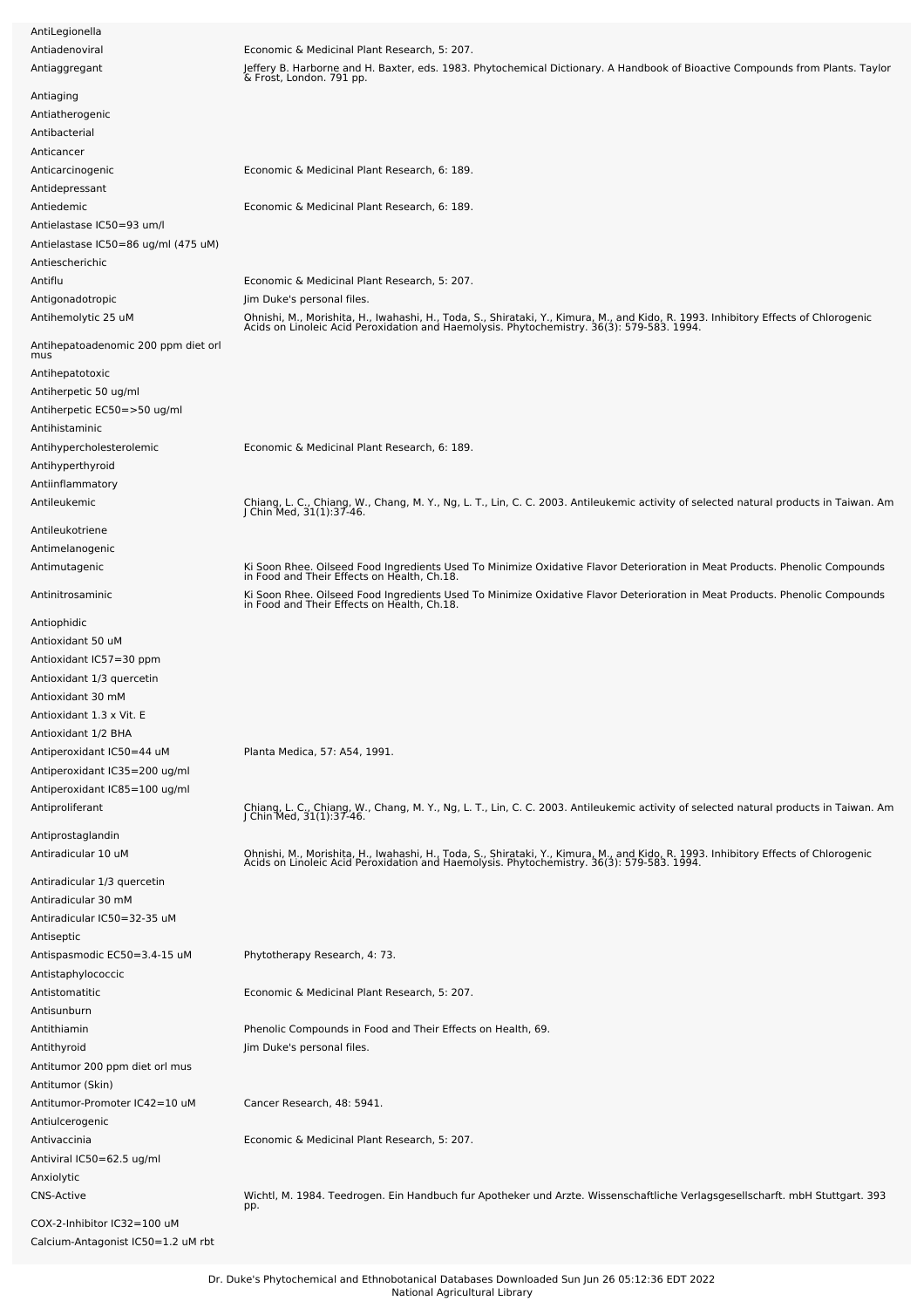| Cancer-Preventive                                                      | Stitt, P. A. Why George Should Eat Broccoli. Dougherty Co, Milwaukee, WI, 1990, 399 pp.                                                                                                             |
|------------------------------------------------------------------------|-----------------------------------------------------------------------------------------------------------------------------------------------------------------------------------------------------|
| Carcinogenic 2% (diet)                                                 |                                                                                                                                                                                                     |
| Chemopreventive                                                        |                                                                                                                                                                                                     |
| Cholagogue                                                             | Wichtl, M. 1984. Teedrogen. Ein Handbuch fur Apotheker und Arzte. Wissenschaftliche Verlagsgesellscharft. mbH Stuttgart. 393<br>pp.                                                                 |
| Choleretic                                                             | Williamson, E. M. and Evans, F. J., Potter's New Cyclopaedia of Botanical Drugs and Preparations, Revised Ed., Saffron Walden,<br>the C. W. Daniel Co., Ltd., Essex UK, 362 pp, 1988, reprint 1989. |
| Clastogenic                                                            | Jeffery B. Harborne and H. Baxter, eds. 1983. Phytochemical Dictionary. A Handbook of Bioactive Compounds from Plants. Taylor<br>& Frost, London. 791 pp.                                           |
| Co-carcinogenic                                                        |                                                                                                                                                                                                     |
| Collagen-Sparing                                                       |                                                                                                                                                                                                     |
| Cytoprotective                                                         | Newall, C. A., Anderson, L. A. and Phillipson, J. D. 1996. Herbal Medicine - A Guide for Health-care Professionals. The<br>Pharmaceutical Press, London. 296pp.                                     |
| Cytotoxic TC50=200 ug/ml                                               |                                                                                                                                                                                                     |
| <b>DNA-Active</b>                                                      | Jeffery B. Harborne and H. Baxter, eds. 1983. Phytochemical Dictionary. A Handbook of Bioactive Compounds from Plants. Taylor<br>& Frost, London. 791 pp.                                           |
| <b>DNA-Protective</b>                                                  |                                                                                                                                                                                                     |
| Diuretic                                                               | Wichtl, M. 1984. Teedrogen. Ein Handbuch fur Apotheker und Arzte. Wissenschaftliche Verlagsgesellscharft. mbH Stuttgart. 393<br>pp.                                                                 |
| Fungicide MIC=0.4 mg/ml                                                |                                                                                                                                                                                                     |
| Hepatocarcinogenic 400 ppm diet orl<br>mus (in the absence of alcohol) |                                                                                                                                                                                                     |
| Hepatoprotective                                                       | Advance in Chinese Medicinal Materials Research. 1985. Eds. H. M. Chang, H. W. Yeung, W. -W. Tso and A. Koo. World Scientific<br>Publishing Co., Philadelphia Pa., page 210.                        |
| Hepatotropic                                                           |                                                                                                                                                                                                     |
| Histamine-Inhibitor                                                    |                                                                                                                                                                                                     |
| Immunostimulant                                                        |                                                                                                                                                                                                     |
| Insectifuge                                                            |                                                                                                                                                                                                     |
|                                                                        | Tunon, H., Thorsell, W., and Bohlin, L. 1993. Mosquito Repelling Activity of Compounds Occurring in Achillea millefolium L.<br>(Asteraceae). Economic Botany 48(2): 111-120, 1994.                  |
| Leukotriene-Inhibitor                                                  |                                                                                                                                                                                                     |
| Lipoxygenase-Inhibitor IC27=5 mM                                       | Oszmianski, J. and Lee, C.Y. 1990. Inhibitory Effect of Phenolics on Carotene Bleaching in Vegetables. J. Agric. Food Chem. 38:<br>688-690.                                                         |
| Lipoxygenase-Inhibitor IC50=62-148 uM                                  |                                                                                                                                                                                                     |
| Lyase-Inhibitor IC50=94-164 uM                                         |                                                                                                                                                                                                     |
| Metal-Chelator                                                         | McEvily, A.J., Iyengar, R., and Gross, A.T. Inhibition of Polyphenol Oxidase by Phenolic Compounds. Phenolic Compounds in Food<br>and Their Effects on Health, Ch.25.                               |
| Ornithine-Decarboxylase-Inhibitor                                      | Hagerman, A.E. Tannin-Protein Interactions. Phenolic Compounds in Food and Their Effects on Health, Ch.19.                                                                                          |
| Pesticide                                                              |                                                                                                                                                                                                     |
| Prooxidant                                                             |                                                                                                                                                                                                     |
| Prostaglandigenic                                                      |                                                                                                                                                                                                     |
| Sedative 500 mg                                                        |                                                                                                                                                                                                     |
|                                                                        |                                                                                                                                                                                                     |
| Sunscreen IC50=2.5 mg/l                                                | Lazarova*, G., Kostova, I., Neychev, H. 1992. Photodynamic damage prevention by some hydroxycoumarins. Fitoterapia 64(2):<br>134-136, 1993.                                                         |
| Sunscreen IC91=5 mg/l                                                  | Lazarova*, G., Kostova, I., Neychev, H. 1992. Photodynamic damage prevention by some hydroxycoumarins. Fitoterapia 64(2):<br>134-136, 1993.                                                         |
| Sunscreen IC98=25 mg/l                                                 | Lazarova*, G., Kostova, I., Neychev, H. 1992. Photodynamic damage prevention by some hydroxycoumarins. Fitoterapia 64(2):<br>134-136. 1993.                                                         |
| Tumorigenic                                                            | Jim Duke's personal files.                                                                                                                                                                          |
| Vulnerary                                                              |                                                                                                                                                                                                     |
| Xanthine-Oxidase-Inhibitor IC50=39.21<br>uМ                            | Mills, Simon and Bone, Kerry. 2000. Phytotherapy. Churchill Livinston, Edinburgh.                                                                                                                   |
|                                                                        |                                                                                                                                                                                                     |

[CATECHIN](file:///phytochem/chemicals/show/5455) Plant -- -- \*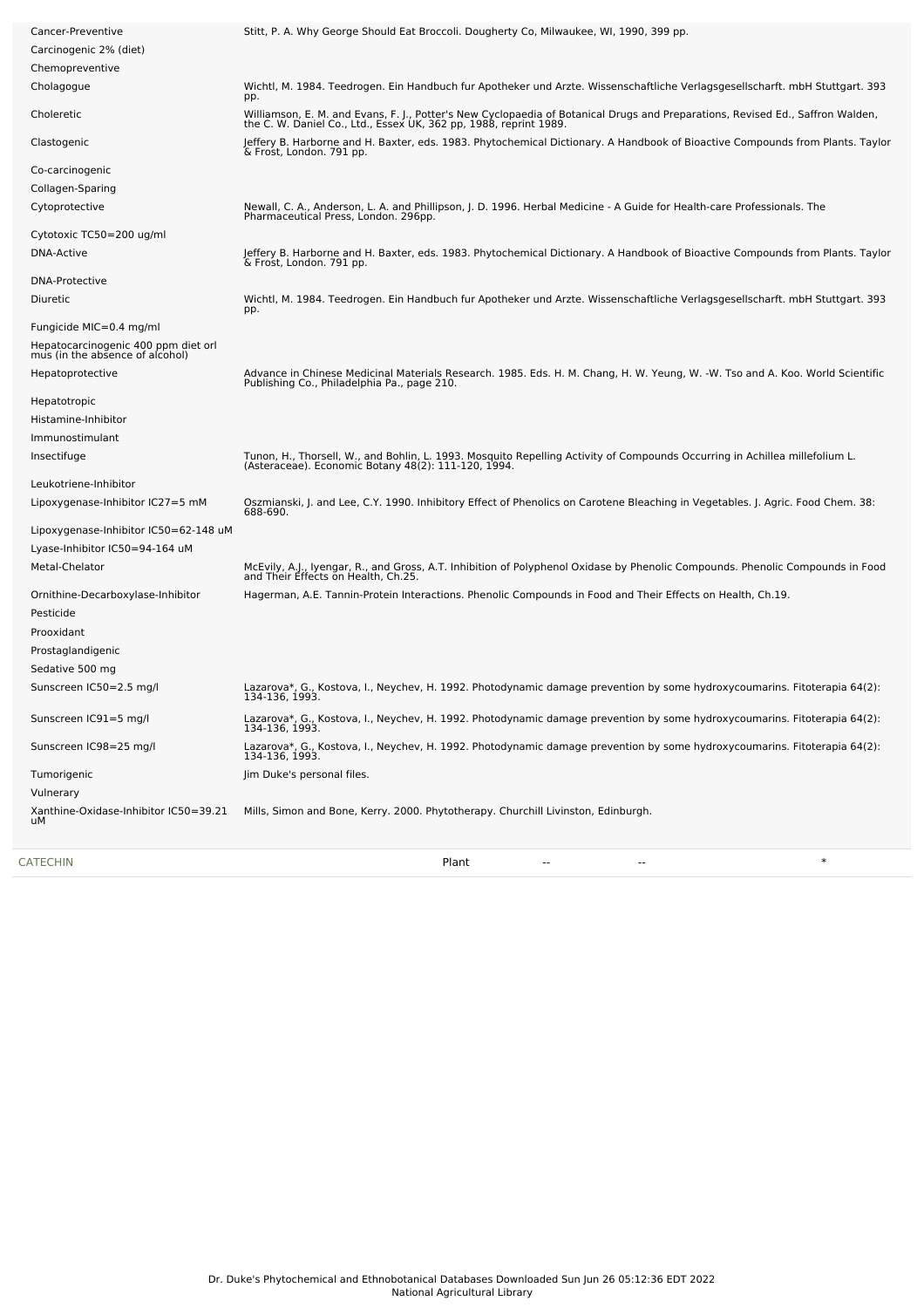| Allelochemic IC86=1 mM<br>Lydon, J. & Duke, S., The potential of pesticides from plants, pp. 1-41 in Craker, L. & Simon, J., eds, Herbs, Spices & Medicinal Plants:<br>Recent Advances in Botany, Horticulture, & Pharmacology, v. 4, Oryx Press, Phoenix,<br>Antiaggregant IC68=200 ug/ml<br>Antialcoholic 2,000 mg/man/day<br>Pizzorno, J.E. and Murray, M.T. 1985. A Textbook of Natural Medicine. John Bastyr College Publications, Seattle, Washington<br>(Looseleaf).<br>Antiarthritic<br>Pizzorno, J.E. and Murray, M.T. 1985. A Textbook of Natural Medicine. John Bastyr College Publications, Seattle, Washington<br>(Looseleaf).<br>Antibacterial MIC=>1,000 ug/ml<br>Planta Medica, 57: A42, 1991.<br>Anticariogenic<br>Pizzorno, J.E. and Murray, M.T. 1985. A Textbook of Natural Medicine. John Bastyr College Publications, Seattle, Washington<br>Antiedemic<br>(Looseleaf).<br>Antiendotoxic<br>Pizzorno, J.E. and Murray, M.T. 1985. A Textbook of Natural Medicine. John Bastyr College Publications, Seattle, Washington<br>(Looseleaf).<br>Antifeedant<br>Jacobson, M., Glossary of Plant-Derived Insect Deterrents, CRC Press, Inc., Boca Raton, FL, 213 p, 1990.<br>Antiflu<br>Pizzorno, J.E. and Murray, M.T. 1985. A Textbook of Natural Medicine. John Bastyr College Publications, Seattle, Washington<br>(Looseleaf).<br>Antihepatitic 1 g 3x/day/man<br>Pizzorno, J.E. and Murray, M.T. 1985. A Textbook of Natural Medicine. John Bastyr College Publications, Seattle, Washington<br>(Looseleaf).<br>Antihepatotoxic<br>Merck 11th Edition<br>Antiherpetic<br>Pizzorno, J.E. and Murray, M.T. 1985. A Textbook of Natural Medicine. John Bastyr College Publications, Seattle, Washington<br>(Looseleaf).<br>Antihistaminic 1,000 mg<br>Pizzorno, J.E. and Murray, M.T. 1985. A Textbook of Natural Medicine. John Bastyr College Publications, Seattle, Washington<br>5x/day/man<br>(Looseleaf).<br>Choi, J.S., Yokozawa,* T., and Oura, H. Antihyperlipidemic Effect Of Flavonoids From Prunus davidiana. Journal of Natural Products,<br>Antihyperlipidemic<br>54(1): 218-224, 1991.<br>Antiinflammatory IC50=80 uM (cf<br>indomethacin IC50=1 uM)<br>Antileukemic IC50=>10 ug/ml<br>Life Sciences 55: 1061.<br>Antilipoperoxidant<br>Pizzorno, J.E. and Murray, M.T. 1985. A Textbook of Natural Medicine. John Bastyr College Publications, Seattle, Washington<br>Antiosteotic 500 mg 3x/day<br>(Looseleaf).<br>Antioxidant IC50=0.19 uM<br>Antioxidant 2.4 x Vit. E<br>Antiperiodontal<br>Pizzorno, J.E. and Murray, M.T. 1985. A Textbook of Natural Medicine. John Bastyr College Publications, Seattle, Washington<br>(Looseleaf).<br>Pizzorno, J.E. and Murray, M.T. 1985. A Textbook of Natural Medicine. John Bastyr College Publications, Seattle, Washington<br>Antiplaque<br>(Looseleaf).<br>Antiprostaglandin IC50=80 uM (cf<br>indomethacin IC50=1 uM)<br>Antiradicular IC50=8 uM<br>Planta Medica, 56(6): 695, 1990.<br>Pizzorno, J.E. and Murray, M.T. 1985. A Textbook of Natural Medicine. John Bastyr College Publications, Seattle, Washington<br>Antisclerodermic<br>(Looseleaf).<br>Pizzorno, J.E. and Murray, M.T. 1985. A Textbook of Natural Medicine. John Bastyr College Publications, Seattle, Washington<br>Antiulcer 1 g/5x/day/man/orl<br>(Looseleaf).<br>Antiviral<br>Merck 11th Edition<br>Astringent<br>Dullo, A. G., et al. 1999. Efficacy of a green tea extract rich in catechin polyphenols and caffeine in increasing 24-h energy expenditure and fat oxidation in humans. Am. J. Clinical Nutrition, 70: 1040-1045.<br><b>COMP-Inhibitor</b><br>COX-1-Inhibitor IC50=80 uM (cf<br>indomethacin IC50=1 uM)<br>Cancer-Preventive<br>Carcinogenic<br>Cyclooxygenase-Inhibitor<br>Fungicide ED50=2.9-4.6 ug/ml<br>Lydon, J. & Duke, S., The potential of pesticides from plants, pp. 1-41 in Craker, L. & Simon, J., eds, Herbs, Spices & Medicinal Plants:<br>Recent Advances in Botany, Horticulture, & Pharmacology, v. 4, Oryx Press, Phoenix,<br>Hemostat<br>Advance in Chinese Medicinal Materials Research. 1985. Eds. H. M. Chang, H. W. Yeung, W. -W. Tso and A. Koo. World Scientific<br>Publishing Co., Philadelphia Pa., page 253.<br>Hepatoprotective<br>Choi, J.S., Yokozawa,* T., and Oura, H. Antihyperlipidemic Effect Of Flavonoids From Prunus davidiana. Journal of Natural Products,<br>54(1): 218-224, 1991.<br>Hypocholesterolemic<br>Immunostimulant<br>Pizzorno, J.E. and Murray, M.T. 1985. A Textbook of Natural Medicine. John Bastyr College Publications, Seattle, Washington<br>(Looseleaf).<br>Oszmianski, J. and Lee, C.Y. 1990. Inhibitory Effect of Phenolics on Carotene Bleaching in Vegetables. J. Agric. Food Chem. 38: 688-690.<br>Lipoxygenase-Inhibitor IC96=5<br>mМ<br>Pesticide<br>Propecic<br>Xanthine-Oxidase-Inhibitor<br>Mills, Simon and Bone, Kerry. 2000. Phytotherapy. Churchill Livinston, Edinburgh.<br>$\ast$<br>S-2-{4-(5-FORMYL-2-THIENYL)BUT-3-YN-1-ENYL}-FURAN<br>Root | <b>Activities (43)</b> |  |
|-----------------------------------------------------------------------------------------------------------------------------------------------------------------------------------------------------------------------------------------------------------------------------------------------------------------------------------------------------------------------------------------------------------------------------------------------------------------------------------------------------------------------------------------------------------------------------------------------------------------------------------------------------------------------------------------------------------------------------------------------------------------------------------------------------------------------------------------------------------------------------------------------------------------------------------------------------------------------------------------------------------------------------------------------------------------------------------------------------------------------------------------------------------------------------------------------------------------------------------------------------------------------------------------------------------------------------------------------------------------------------------------------------------------------------------------------------------------------------------------------------------------------------------------------------------------------------------------------------------------------------------------------------------------------------------------------------------------------------------------------------------------------------------------------------------------------------------------------------------------------------------------------------------------------------------------------------------------------------------------------------------------------------------------------------------------------------------------------------------------------------------------------------------------------------------------------------------------------------------------------------------------------------------------------------------------------------------------------------------------------------------------------------------------------------------------------------------------------------------------------------------------------------------------------------------------------------------------------------------------------------------------------------------------------------------------------------------------------------------------------------------------------------------------------------------------------------------------------------------------------------------------------------------------------------------------------------------------------------------------------------------------------------------------------------------------------------------------------------------------------------------------------------------------------------------------------------------------------------------------------------------------------------------------------------------------------------------------------------------------------------------------------------------------------------------------------------------------------------------------------------------------------------------------------------------------------------------------------------------------------------------------------------------------------------------------------------------------------------------------------------------------------------------------------------------------------------------------------------------------------------------------------------------------------------------------------------------------------------------------------------------------------------------------------------------------------------------------------------------------------------------------------------------------------------------------------------------------------------------------------------------------------------------------------------------------------------------------------------------------------------------------------------------------------------------------------------------------------------------------------------------------------------------------------------------------------------------------------------------------------------------------------------------------------------------------------------------------------------------------------------------------------------------------------------------------------------------------------------------------------------------------------------------------------------------------------------------------------------------------------------------|------------------------|--|
|                                                                                                                                                                                                                                                                                                                                                                                                                                                                                                                                                                                                                                                                                                                                                                                                                                                                                                                                                                                                                                                                                                                                                                                                                                                                                                                                                                                                                                                                                                                                                                                                                                                                                                                                                                                                                                                                                                                                                                                                                                                                                                                                                                                                                                                                                                                                                                                                                                                                                                                                                                                                                                                                                                                                                                                                                                                                                                                                                                                                                                                                                                                                                                                                                                                                                                                                                                                                                                                                                                                                                                                                                                                                                                                                                                                                                                                                                                                                                                                                                                                                                                                                                                                                                                                                                                                                                                                                                                                                                                                                                                                                                                                                                                                                                                                                                                                                                                                                                                                                           |                        |  |
|                                                                                                                                                                                                                                                                                                                                                                                                                                                                                                                                                                                                                                                                                                                                                                                                                                                                                                                                                                                                                                                                                                                                                                                                                                                                                                                                                                                                                                                                                                                                                                                                                                                                                                                                                                                                                                                                                                                                                                                                                                                                                                                                                                                                                                                                                                                                                                                                                                                                                                                                                                                                                                                                                                                                                                                                                                                                                                                                                                                                                                                                                                                                                                                                                                                                                                                                                                                                                                                                                                                                                                                                                                                                                                                                                                                                                                                                                                                                                                                                                                                                                                                                                                                                                                                                                                                                                                                                                                                                                                                                                                                                                                                                                                                                                                                                                                                                                                                                                                                                           |                        |  |
|                                                                                                                                                                                                                                                                                                                                                                                                                                                                                                                                                                                                                                                                                                                                                                                                                                                                                                                                                                                                                                                                                                                                                                                                                                                                                                                                                                                                                                                                                                                                                                                                                                                                                                                                                                                                                                                                                                                                                                                                                                                                                                                                                                                                                                                                                                                                                                                                                                                                                                                                                                                                                                                                                                                                                                                                                                                                                                                                                                                                                                                                                                                                                                                                                                                                                                                                                                                                                                                                                                                                                                                                                                                                                                                                                                                                                                                                                                                                                                                                                                                                                                                                                                                                                                                                                                                                                                                                                                                                                                                                                                                                                                                                                                                                                                                                                                                                                                                                                                                                           |                        |  |
|                                                                                                                                                                                                                                                                                                                                                                                                                                                                                                                                                                                                                                                                                                                                                                                                                                                                                                                                                                                                                                                                                                                                                                                                                                                                                                                                                                                                                                                                                                                                                                                                                                                                                                                                                                                                                                                                                                                                                                                                                                                                                                                                                                                                                                                                                                                                                                                                                                                                                                                                                                                                                                                                                                                                                                                                                                                                                                                                                                                                                                                                                                                                                                                                                                                                                                                                                                                                                                                                                                                                                                                                                                                                                                                                                                                                                                                                                                                                                                                                                                                                                                                                                                                                                                                                                                                                                                                                                                                                                                                                                                                                                                                                                                                                                                                                                                                                                                                                                                                                           |                        |  |
|                                                                                                                                                                                                                                                                                                                                                                                                                                                                                                                                                                                                                                                                                                                                                                                                                                                                                                                                                                                                                                                                                                                                                                                                                                                                                                                                                                                                                                                                                                                                                                                                                                                                                                                                                                                                                                                                                                                                                                                                                                                                                                                                                                                                                                                                                                                                                                                                                                                                                                                                                                                                                                                                                                                                                                                                                                                                                                                                                                                                                                                                                                                                                                                                                                                                                                                                                                                                                                                                                                                                                                                                                                                                                                                                                                                                                                                                                                                                                                                                                                                                                                                                                                                                                                                                                                                                                                                                                                                                                                                                                                                                                                                                                                                                                                                                                                                                                                                                                                                                           |                        |  |
|                                                                                                                                                                                                                                                                                                                                                                                                                                                                                                                                                                                                                                                                                                                                                                                                                                                                                                                                                                                                                                                                                                                                                                                                                                                                                                                                                                                                                                                                                                                                                                                                                                                                                                                                                                                                                                                                                                                                                                                                                                                                                                                                                                                                                                                                                                                                                                                                                                                                                                                                                                                                                                                                                                                                                                                                                                                                                                                                                                                                                                                                                                                                                                                                                                                                                                                                                                                                                                                                                                                                                                                                                                                                                                                                                                                                                                                                                                                                                                                                                                                                                                                                                                                                                                                                                                                                                                                                                                                                                                                                                                                                                                                                                                                                                                                                                                                                                                                                                                                                           |                        |  |
|                                                                                                                                                                                                                                                                                                                                                                                                                                                                                                                                                                                                                                                                                                                                                                                                                                                                                                                                                                                                                                                                                                                                                                                                                                                                                                                                                                                                                                                                                                                                                                                                                                                                                                                                                                                                                                                                                                                                                                                                                                                                                                                                                                                                                                                                                                                                                                                                                                                                                                                                                                                                                                                                                                                                                                                                                                                                                                                                                                                                                                                                                                                                                                                                                                                                                                                                                                                                                                                                                                                                                                                                                                                                                                                                                                                                                                                                                                                                                                                                                                                                                                                                                                                                                                                                                                                                                                                                                                                                                                                                                                                                                                                                                                                                                                                                                                                                                                                                                                                                           |                        |  |
|                                                                                                                                                                                                                                                                                                                                                                                                                                                                                                                                                                                                                                                                                                                                                                                                                                                                                                                                                                                                                                                                                                                                                                                                                                                                                                                                                                                                                                                                                                                                                                                                                                                                                                                                                                                                                                                                                                                                                                                                                                                                                                                                                                                                                                                                                                                                                                                                                                                                                                                                                                                                                                                                                                                                                                                                                                                                                                                                                                                                                                                                                                                                                                                                                                                                                                                                                                                                                                                                                                                                                                                                                                                                                                                                                                                                                                                                                                                                                                                                                                                                                                                                                                                                                                                                                                                                                                                                                                                                                                                                                                                                                                                                                                                                                                                                                                                                                                                                                                                                           |                        |  |
|                                                                                                                                                                                                                                                                                                                                                                                                                                                                                                                                                                                                                                                                                                                                                                                                                                                                                                                                                                                                                                                                                                                                                                                                                                                                                                                                                                                                                                                                                                                                                                                                                                                                                                                                                                                                                                                                                                                                                                                                                                                                                                                                                                                                                                                                                                                                                                                                                                                                                                                                                                                                                                                                                                                                                                                                                                                                                                                                                                                                                                                                                                                                                                                                                                                                                                                                                                                                                                                                                                                                                                                                                                                                                                                                                                                                                                                                                                                                                                                                                                                                                                                                                                                                                                                                                                                                                                                                                                                                                                                                                                                                                                                                                                                                                                                                                                                                                                                                                                                                           |                        |  |
|                                                                                                                                                                                                                                                                                                                                                                                                                                                                                                                                                                                                                                                                                                                                                                                                                                                                                                                                                                                                                                                                                                                                                                                                                                                                                                                                                                                                                                                                                                                                                                                                                                                                                                                                                                                                                                                                                                                                                                                                                                                                                                                                                                                                                                                                                                                                                                                                                                                                                                                                                                                                                                                                                                                                                                                                                                                                                                                                                                                                                                                                                                                                                                                                                                                                                                                                                                                                                                                                                                                                                                                                                                                                                                                                                                                                                                                                                                                                                                                                                                                                                                                                                                                                                                                                                                                                                                                                                                                                                                                                                                                                                                                                                                                                                                                                                                                                                                                                                                                                           |                        |  |
|                                                                                                                                                                                                                                                                                                                                                                                                                                                                                                                                                                                                                                                                                                                                                                                                                                                                                                                                                                                                                                                                                                                                                                                                                                                                                                                                                                                                                                                                                                                                                                                                                                                                                                                                                                                                                                                                                                                                                                                                                                                                                                                                                                                                                                                                                                                                                                                                                                                                                                                                                                                                                                                                                                                                                                                                                                                                                                                                                                                                                                                                                                                                                                                                                                                                                                                                                                                                                                                                                                                                                                                                                                                                                                                                                                                                                                                                                                                                                                                                                                                                                                                                                                                                                                                                                                                                                                                                                                                                                                                                                                                                                                                                                                                                                                                                                                                                                                                                                                                                           |                        |  |
|                                                                                                                                                                                                                                                                                                                                                                                                                                                                                                                                                                                                                                                                                                                                                                                                                                                                                                                                                                                                                                                                                                                                                                                                                                                                                                                                                                                                                                                                                                                                                                                                                                                                                                                                                                                                                                                                                                                                                                                                                                                                                                                                                                                                                                                                                                                                                                                                                                                                                                                                                                                                                                                                                                                                                                                                                                                                                                                                                                                                                                                                                                                                                                                                                                                                                                                                                                                                                                                                                                                                                                                                                                                                                                                                                                                                                                                                                                                                                                                                                                                                                                                                                                                                                                                                                                                                                                                                                                                                                                                                                                                                                                                                                                                                                                                                                                                                                                                                                                                                           |                        |  |
|                                                                                                                                                                                                                                                                                                                                                                                                                                                                                                                                                                                                                                                                                                                                                                                                                                                                                                                                                                                                                                                                                                                                                                                                                                                                                                                                                                                                                                                                                                                                                                                                                                                                                                                                                                                                                                                                                                                                                                                                                                                                                                                                                                                                                                                                                                                                                                                                                                                                                                                                                                                                                                                                                                                                                                                                                                                                                                                                                                                                                                                                                                                                                                                                                                                                                                                                                                                                                                                                                                                                                                                                                                                                                                                                                                                                                                                                                                                                                                                                                                                                                                                                                                                                                                                                                                                                                                                                                                                                                                                                                                                                                                                                                                                                                                                                                                                                                                                                                                                                           |                        |  |
|                                                                                                                                                                                                                                                                                                                                                                                                                                                                                                                                                                                                                                                                                                                                                                                                                                                                                                                                                                                                                                                                                                                                                                                                                                                                                                                                                                                                                                                                                                                                                                                                                                                                                                                                                                                                                                                                                                                                                                                                                                                                                                                                                                                                                                                                                                                                                                                                                                                                                                                                                                                                                                                                                                                                                                                                                                                                                                                                                                                                                                                                                                                                                                                                                                                                                                                                                                                                                                                                                                                                                                                                                                                                                                                                                                                                                                                                                                                                                                                                                                                                                                                                                                                                                                                                                                                                                                                                                                                                                                                                                                                                                                                                                                                                                                                                                                                                                                                                                                                                           |                        |  |
|                                                                                                                                                                                                                                                                                                                                                                                                                                                                                                                                                                                                                                                                                                                                                                                                                                                                                                                                                                                                                                                                                                                                                                                                                                                                                                                                                                                                                                                                                                                                                                                                                                                                                                                                                                                                                                                                                                                                                                                                                                                                                                                                                                                                                                                                                                                                                                                                                                                                                                                                                                                                                                                                                                                                                                                                                                                                                                                                                                                                                                                                                                                                                                                                                                                                                                                                                                                                                                                                                                                                                                                                                                                                                                                                                                                                                                                                                                                                                                                                                                                                                                                                                                                                                                                                                                                                                                                                                                                                                                                                                                                                                                                                                                                                                                                                                                                                                                                                                                                                           |                        |  |
|                                                                                                                                                                                                                                                                                                                                                                                                                                                                                                                                                                                                                                                                                                                                                                                                                                                                                                                                                                                                                                                                                                                                                                                                                                                                                                                                                                                                                                                                                                                                                                                                                                                                                                                                                                                                                                                                                                                                                                                                                                                                                                                                                                                                                                                                                                                                                                                                                                                                                                                                                                                                                                                                                                                                                                                                                                                                                                                                                                                                                                                                                                                                                                                                                                                                                                                                                                                                                                                                                                                                                                                                                                                                                                                                                                                                                                                                                                                                                                                                                                                                                                                                                                                                                                                                                                                                                                                                                                                                                                                                                                                                                                                                                                                                                                                                                                                                                                                                                                                                           |                        |  |
|                                                                                                                                                                                                                                                                                                                                                                                                                                                                                                                                                                                                                                                                                                                                                                                                                                                                                                                                                                                                                                                                                                                                                                                                                                                                                                                                                                                                                                                                                                                                                                                                                                                                                                                                                                                                                                                                                                                                                                                                                                                                                                                                                                                                                                                                                                                                                                                                                                                                                                                                                                                                                                                                                                                                                                                                                                                                                                                                                                                                                                                                                                                                                                                                                                                                                                                                                                                                                                                                                                                                                                                                                                                                                                                                                                                                                                                                                                                                                                                                                                                                                                                                                                                                                                                                                                                                                                                                                                                                                                                                                                                                                                                                                                                                                                                                                                                                                                                                                                                                           |                        |  |
|                                                                                                                                                                                                                                                                                                                                                                                                                                                                                                                                                                                                                                                                                                                                                                                                                                                                                                                                                                                                                                                                                                                                                                                                                                                                                                                                                                                                                                                                                                                                                                                                                                                                                                                                                                                                                                                                                                                                                                                                                                                                                                                                                                                                                                                                                                                                                                                                                                                                                                                                                                                                                                                                                                                                                                                                                                                                                                                                                                                                                                                                                                                                                                                                                                                                                                                                                                                                                                                                                                                                                                                                                                                                                                                                                                                                                                                                                                                                                                                                                                                                                                                                                                                                                                                                                                                                                                                                                                                                                                                                                                                                                                                                                                                                                                                                                                                                                                                                                                                                           |                        |  |
|                                                                                                                                                                                                                                                                                                                                                                                                                                                                                                                                                                                                                                                                                                                                                                                                                                                                                                                                                                                                                                                                                                                                                                                                                                                                                                                                                                                                                                                                                                                                                                                                                                                                                                                                                                                                                                                                                                                                                                                                                                                                                                                                                                                                                                                                                                                                                                                                                                                                                                                                                                                                                                                                                                                                                                                                                                                                                                                                                                                                                                                                                                                                                                                                                                                                                                                                                                                                                                                                                                                                                                                                                                                                                                                                                                                                                                                                                                                                                                                                                                                                                                                                                                                                                                                                                                                                                                                                                                                                                                                                                                                                                                                                                                                                                                                                                                                                                                                                                                                                           |                        |  |
|                                                                                                                                                                                                                                                                                                                                                                                                                                                                                                                                                                                                                                                                                                                                                                                                                                                                                                                                                                                                                                                                                                                                                                                                                                                                                                                                                                                                                                                                                                                                                                                                                                                                                                                                                                                                                                                                                                                                                                                                                                                                                                                                                                                                                                                                                                                                                                                                                                                                                                                                                                                                                                                                                                                                                                                                                                                                                                                                                                                                                                                                                                                                                                                                                                                                                                                                                                                                                                                                                                                                                                                                                                                                                                                                                                                                                                                                                                                                                                                                                                                                                                                                                                                                                                                                                                                                                                                                                                                                                                                                                                                                                                                                                                                                                                                                                                                                                                                                                                                                           |                        |  |
|                                                                                                                                                                                                                                                                                                                                                                                                                                                                                                                                                                                                                                                                                                                                                                                                                                                                                                                                                                                                                                                                                                                                                                                                                                                                                                                                                                                                                                                                                                                                                                                                                                                                                                                                                                                                                                                                                                                                                                                                                                                                                                                                                                                                                                                                                                                                                                                                                                                                                                                                                                                                                                                                                                                                                                                                                                                                                                                                                                                                                                                                                                                                                                                                                                                                                                                                                                                                                                                                                                                                                                                                                                                                                                                                                                                                                                                                                                                                                                                                                                                                                                                                                                                                                                                                                                                                                                                                                                                                                                                                                                                                                                                                                                                                                                                                                                                                                                                                                                                                           |                        |  |
|                                                                                                                                                                                                                                                                                                                                                                                                                                                                                                                                                                                                                                                                                                                                                                                                                                                                                                                                                                                                                                                                                                                                                                                                                                                                                                                                                                                                                                                                                                                                                                                                                                                                                                                                                                                                                                                                                                                                                                                                                                                                                                                                                                                                                                                                                                                                                                                                                                                                                                                                                                                                                                                                                                                                                                                                                                                                                                                                                                                                                                                                                                                                                                                                                                                                                                                                                                                                                                                                                                                                                                                                                                                                                                                                                                                                                                                                                                                                                                                                                                                                                                                                                                                                                                                                                                                                                                                                                                                                                                                                                                                                                                                                                                                                                                                                                                                                                                                                                                                                           |                        |  |
|                                                                                                                                                                                                                                                                                                                                                                                                                                                                                                                                                                                                                                                                                                                                                                                                                                                                                                                                                                                                                                                                                                                                                                                                                                                                                                                                                                                                                                                                                                                                                                                                                                                                                                                                                                                                                                                                                                                                                                                                                                                                                                                                                                                                                                                                                                                                                                                                                                                                                                                                                                                                                                                                                                                                                                                                                                                                                                                                                                                                                                                                                                                                                                                                                                                                                                                                                                                                                                                                                                                                                                                                                                                                                                                                                                                                                                                                                                                                                                                                                                                                                                                                                                                                                                                                                                                                                                                                                                                                                                                                                                                                                                                                                                                                                                                                                                                                                                                                                                                                           |                        |  |
|                                                                                                                                                                                                                                                                                                                                                                                                                                                                                                                                                                                                                                                                                                                                                                                                                                                                                                                                                                                                                                                                                                                                                                                                                                                                                                                                                                                                                                                                                                                                                                                                                                                                                                                                                                                                                                                                                                                                                                                                                                                                                                                                                                                                                                                                                                                                                                                                                                                                                                                                                                                                                                                                                                                                                                                                                                                                                                                                                                                                                                                                                                                                                                                                                                                                                                                                                                                                                                                                                                                                                                                                                                                                                                                                                                                                                                                                                                                                                                                                                                                                                                                                                                                                                                                                                                                                                                                                                                                                                                                                                                                                                                                                                                                                                                                                                                                                                                                                                                                                           |                        |  |
|                                                                                                                                                                                                                                                                                                                                                                                                                                                                                                                                                                                                                                                                                                                                                                                                                                                                                                                                                                                                                                                                                                                                                                                                                                                                                                                                                                                                                                                                                                                                                                                                                                                                                                                                                                                                                                                                                                                                                                                                                                                                                                                                                                                                                                                                                                                                                                                                                                                                                                                                                                                                                                                                                                                                                                                                                                                                                                                                                                                                                                                                                                                                                                                                                                                                                                                                                                                                                                                                                                                                                                                                                                                                                                                                                                                                                                                                                                                                                                                                                                                                                                                                                                                                                                                                                                                                                                                                                                                                                                                                                                                                                                                                                                                                                                                                                                                                                                                                                                                                           |                        |  |
|                                                                                                                                                                                                                                                                                                                                                                                                                                                                                                                                                                                                                                                                                                                                                                                                                                                                                                                                                                                                                                                                                                                                                                                                                                                                                                                                                                                                                                                                                                                                                                                                                                                                                                                                                                                                                                                                                                                                                                                                                                                                                                                                                                                                                                                                                                                                                                                                                                                                                                                                                                                                                                                                                                                                                                                                                                                                                                                                                                                                                                                                                                                                                                                                                                                                                                                                                                                                                                                                                                                                                                                                                                                                                                                                                                                                                                                                                                                                                                                                                                                                                                                                                                                                                                                                                                                                                                                                                                                                                                                                                                                                                                                                                                                                                                                                                                                                                                                                                                                                           |                        |  |
|                                                                                                                                                                                                                                                                                                                                                                                                                                                                                                                                                                                                                                                                                                                                                                                                                                                                                                                                                                                                                                                                                                                                                                                                                                                                                                                                                                                                                                                                                                                                                                                                                                                                                                                                                                                                                                                                                                                                                                                                                                                                                                                                                                                                                                                                                                                                                                                                                                                                                                                                                                                                                                                                                                                                                                                                                                                                                                                                                                                                                                                                                                                                                                                                                                                                                                                                                                                                                                                                                                                                                                                                                                                                                                                                                                                                                                                                                                                                                                                                                                                                                                                                                                                                                                                                                                                                                                                                                                                                                                                                                                                                                                                                                                                                                                                                                                                                                                                                                                                                           |                        |  |
|                                                                                                                                                                                                                                                                                                                                                                                                                                                                                                                                                                                                                                                                                                                                                                                                                                                                                                                                                                                                                                                                                                                                                                                                                                                                                                                                                                                                                                                                                                                                                                                                                                                                                                                                                                                                                                                                                                                                                                                                                                                                                                                                                                                                                                                                                                                                                                                                                                                                                                                                                                                                                                                                                                                                                                                                                                                                                                                                                                                                                                                                                                                                                                                                                                                                                                                                                                                                                                                                                                                                                                                                                                                                                                                                                                                                                                                                                                                                                                                                                                                                                                                                                                                                                                                                                                                                                                                                                                                                                                                                                                                                                                                                                                                                                                                                                                                                                                                                                                                                           |                        |  |
|                                                                                                                                                                                                                                                                                                                                                                                                                                                                                                                                                                                                                                                                                                                                                                                                                                                                                                                                                                                                                                                                                                                                                                                                                                                                                                                                                                                                                                                                                                                                                                                                                                                                                                                                                                                                                                                                                                                                                                                                                                                                                                                                                                                                                                                                                                                                                                                                                                                                                                                                                                                                                                                                                                                                                                                                                                                                                                                                                                                                                                                                                                                                                                                                                                                                                                                                                                                                                                                                                                                                                                                                                                                                                                                                                                                                                                                                                                                                                                                                                                                                                                                                                                                                                                                                                                                                                                                                                                                                                                                                                                                                                                                                                                                                                                                                                                                                                                                                                                                                           |                        |  |
|                                                                                                                                                                                                                                                                                                                                                                                                                                                                                                                                                                                                                                                                                                                                                                                                                                                                                                                                                                                                                                                                                                                                                                                                                                                                                                                                                                                                                                                                                                                                                                                                                                                                                                                                                                                                                                                                                                                                                                                                                                                                                                                                                                                                                                                                                                                                                                                                                                                                                                                                                                                                                                                                                                                                                                                                                                                                                                                                                                                                                                                                                                                                                                                                                                                                                                                                                                                                                                                                                                                                                                                                                                                                                                                                                                                                                                                                                                                                                                                                                                                                                                                                                                                                                                                                                                                                                                                                                                                                                                                                                                                                                                                                                                                                                                                                                                                                                                                                                                                                           |                        |  |
|                                                                                                                                                                                                                                                                                                                                                                                                                                                                                                                                                                                                                                                                                                                                                                                                                                                                                                                                                                                                                                                                                                                                                                                                                                                                                                                                                                                                                                                                                                                                                                                                                                                                                                                                                                                                                                                                                                                                                                                                                                                                                                                                                                                                                                                                                                                                                                                                                                                                                                                                                                                                                                                                                                                                                                                                                                                                                                                                                                                                                                                                                                                                                                                                                                                                                                                                                                                                                                                                                                                                                                                                                                                                                                                                                                                                                                                                                                                                                                                                                                                                                                                                                                                                                                                                                                                                                                                                                                                                                                                                                                                                                                                                                                                                                                                                                                                                                                                                                                                                           |                        |  |
|                                                                                                                                                                                                                                                                                                                                                                                                                                                                                                                                                                                                                                                                                                                                                                                                                                                                                                                                                                                                                                                                                                                                                                                                                                                                                                                                                                                                                                                                                                                                                                                                                                                                                                                                                                                                                                                                                                                                                                                                                                                                                                                                                                                                                                                                                                                                                                                                                                                                                                                                                                                                                                                                                                                                                                                                                                                                                                                                                                                                                                                                                                                                                                                                                                                                                                                                                                                                                                                                                                                                                                                                                                                                                                                                                                                                                                                                                                                                                                                                                                                                                                                                                                                                                                                                                                                                                                                                                                                                                                                                                                                                                                                                                                                                                                                                                                                                                                                                                                                                           |                        |  |
|                                                                                                                                                                                                                                                                                                                                                                                                                                                                                                                                                                                                                                                                                                                                                                                                                                                                                                                                                                                                                                                                                                                                                                                                                                                                                                                                                                                                                                                                                                                                                                                                                                                                                                                                                                                                                                                                                                                                                                                                                                                                                                                                                                                                                                                                                                                                                                                                                                                                                                                                                                                                                                                                                                                                                                                                                                                                                                                                                                                                                                                                                                                                                                                                                                                                                                                                                                                                                                                                                                                                                                                                                                                                                                                                                                                                                                                                                                                                                                                                                                                                                                                                                                                                                                                                                                                                                                                                                                                                                                                                                                                                                                                                                                                                                                                                                                                                                                                                                                                                           |                        |  |
|                                                                                                                                                                                                                                                                                                                                                                                                                                                                                                                                                                                                                                                                                                                                                                                                                                                                                                                                                                                                                                                                                                                                                                                                                                                                                                                                                                                                                                                                                                                                                                                                                                                                                                                                                                                                                                                                                                                                                                                                                                                                                                                                                                                                                                                                                                                                                                                                                                                                                                                                                                                                                                                                                                                                                                                                                                                                                                                                                                                                                                                                                                                                                                                                                                                                                                                                                                                                                                                                                                                                                                                                                                                                                                                                                                                                                                                                                                                                                                                                                                                                                                                                                                                                                                                                                                                                                                                                                                                                                                                                                                                                                                                                                                                                                                                                                                                                                                                                                                                                           |                        |  |
|                                                                                                                                                                                                                                                                                                                                                                                                                                                                                                                                                                                                                                                                                                                                                                                                                                                                                                                                                                                                                                                                                                                                                                                                                                                                                                                                                                                                                                                                                                                                                                                                                                                                                                                                                                                                                                                                                                                                                                                                                                                                                                                                                                                                                                                                                                                                                                                                                                                                                                                                                                                                                                                                                                                                                                                                                                                                                                                                                                                                                                                                                                                                                                                                                                                                                                                                                                                                                                                                                                                                                                                                                                                                                                                                                                                                                                                                                                                                                                                                                                                                                                                                                                                                                                                                                                                                                                                                                                                                                                                                                                                                                                                                                                                                                                                                                                                                                                                                                                                                           |                        |  |
|                                                                                                                                                                                                                                                                                                                                                                                                                                                                                                                                                                                                                                                                                                                                                                                                                                                                                                                                                                                                                                                                                                                                                                                                                                                                                                                                                                                                                                                                                                                                                                                                                                                                                                                                                                                                                                                                                                                                                                                                                                                                                                                                                                                                                                                                                                                                                                                                                                                                                                                                                                                                                                                                                                                                                                                                                                                                                                                                                                                                                                                                                                                                                                                                                                                                                                                                                                                                                                                                                                                                                                                                                                                                                                                                                                                                                                                                                                                                                                                                                                                                                                                                                                                                                                                                                                                                                                                                                                                                                                                                                                                                                                                                                                                                                                                                                                                                                                                                                                                                           |                        |  |
|                                                                                                                                                                                                                                                                                                                                                                                                                                                                                                                                                                                                                                                                                                                                                                                                                                                                                                                                                                                                                                                                                                                                                                                                                                                                                                                                                                                                                                                                                                                                                                                                                                                                                                                                                                                                                                                                                                                                                                                                                                                                                                                                                                                                                                                                                                                                                                                                                                                                                                                                                                                                                                                                                                                                                                                                                                                                                                                                                                                                                                                                                                                                                                                                                                                                                                                                                                                                                                                                                                                                                                                                                                                                                                                                                                                                                                                                                                                                                                                                                                                                                                                                                                                                                                                                                                                                                                                                                                                                                                                                                                                                                                                                                                                                                                                                                                                                                                                                                                                                           |                        |  |
|                                                                                                                                                                                                                                                                                                                                                                                                                                                                                                                                                                                                                                                                                                                                                                                                                                                                                                                                                                                                                                                                                                                                                                                                                                                                                                                                                                                                                                                                                                                                                                                                                                                                                                                                                                                                                                                                                                                                                                                                                                                                                                                                                                                                                                                                                                                                                                                                                                                                                                                                                                                                                                                                                                                                                                                                                                                                                                                                                                                                                                                                                                                                                                                                                                                                                                                                                                                                                                                                                                                                                                                                                                                                                                                                                                                                                                                                                                                                                                                                                                                                                                                                                                                                                                                                                                                                                                                                                                                                                                                                                                                                                                                                                                                                                                                                                                                                                                                                                                                                           |                        |  |
|                                                                                                                                                                                                                                                                                                                                                                                                                                                                                                                                                                                                                                                                                                                                                                                                                                                                                                                                                                                                                                                                                                                                                                                                                                                                                                                                                                                                                                                                                                                                                                                                                                                                                                                                                                                                                                                                                                                                                                                                                                                                                                                                                                                                                                                                                                                                                                                                                                                                                                                                                                                                                                                                                                                                                                                                                                                                                                                                                                                                                                                                                                                                                                                                                                                                                                                                                                                                                                                                                                                                                                                                                                                                                                                                                                                                                                                                                                                                                                                                                                                                                                                                                                                                                                                                                                                                                                                                                                                                                                                                                                                                                                                                                                                                                                                                                                                                                                                                                                                                           |                        |  |
|                                                                                                                                                                                                                                                                                                                                                                                                                                                                                                                                                                                                                                                                                                                                                                                                                                                                                                                                                                                                                                                                                                                                                                                                                                                                                                                                                                                                                                                                                                                                                                                                                                                                                                                                                                                                                                                                                                                                                                                                                                                                                                                                                                                                                                                                                                                                                                                                                                                                                                                                                                                                                                                                                                                                                                                                                                                                                                                                                                                                                                                                                                                                                                                                                                                                                                                                                                                                                                                                                                                                                                                                                                                                                                                                                                                                                                                                                                                                                                                                                                                                                                                                                                                                                                                                                                                                                                                                                                                                                                                                                                                                                                                                                                                                                                                                                                                                                                                                                                                                           |                        |  |
|                                                                                                                                                                                                                                                                                                                                                                                                                                                                                                                                                                                                                                                                                                                                                                                                                                                                                                                                                                                                                                                                                                                                                                                                                                                                                                                                                                                                                                                                                                                                                                                                                                                                                                                                                                                                                                                                                                                                                                                                                                                                                                                                                                                                                                                                                                                                                                                                                                                                                                                                                                                                                                                                                                                                                                                                                                                                                                                                                                                                                                                                                                                                                                                                                                                                                                                                                                                                                                                                                                                                                                                                                                                                                                                                                                                                                                                                                                                                                                                                                                                                                                                                                                                                                                                                                                                                                                                                                                                                                                                                                                                                                                                                                                                                                                                                                                                                                                                                                                                                           |                        |  |
|                                                                                                                                                                                                                                                                                                                                                                                                                                                                                                                                                                                                                                                                                                                                                                                                                                                                                                                                                                                                                                                                                                                                                                                                                                                                                                                                                                                                                                                                                                                                                                                                                                                                                                                                                                                                                                                                                                                                                                                                                                                                                                                                                                                                                                                                                                                                                                                                                                                                                                                                                                                                                                                                                                                                                                                                                                                                                                                                                                                                                                                                                                                                                                                                                                                                                                                                                                                                                                                                                                                                                                                                                                                                                                                                                                                                                                                                                                                                                                                                                                                                                                                                                                                                                                                                                                                                                                                                                                                                                                                                                                                                                                                                                                                                                                                                                                                                                                                                                                                                           |                        |  |

| CIS-2-{4-(5-FORMYL-2-THIENYL)BUT-3-YN-1-ENYL}-FURAN | Root   | $\overline{\phantom{a}}$ | $\overline{\phantom{a}}$ |         | ж      |
|-----------------------------------------------------|--------|--------------------------|--------------------------|---------|--------|
| CRYPTONE                                            | Plant  | $\overline{\phantom{a}}$ | $\sim$                   |         | ж      |
| EO                                                  | Flower | $\sim$ $-$               | 8600.0                   | $-0.14$ | $\ast$ |
| <b>HISPIDULIN</b>                                   | Plant  | $\sim$                   | $- -$                    |         |        |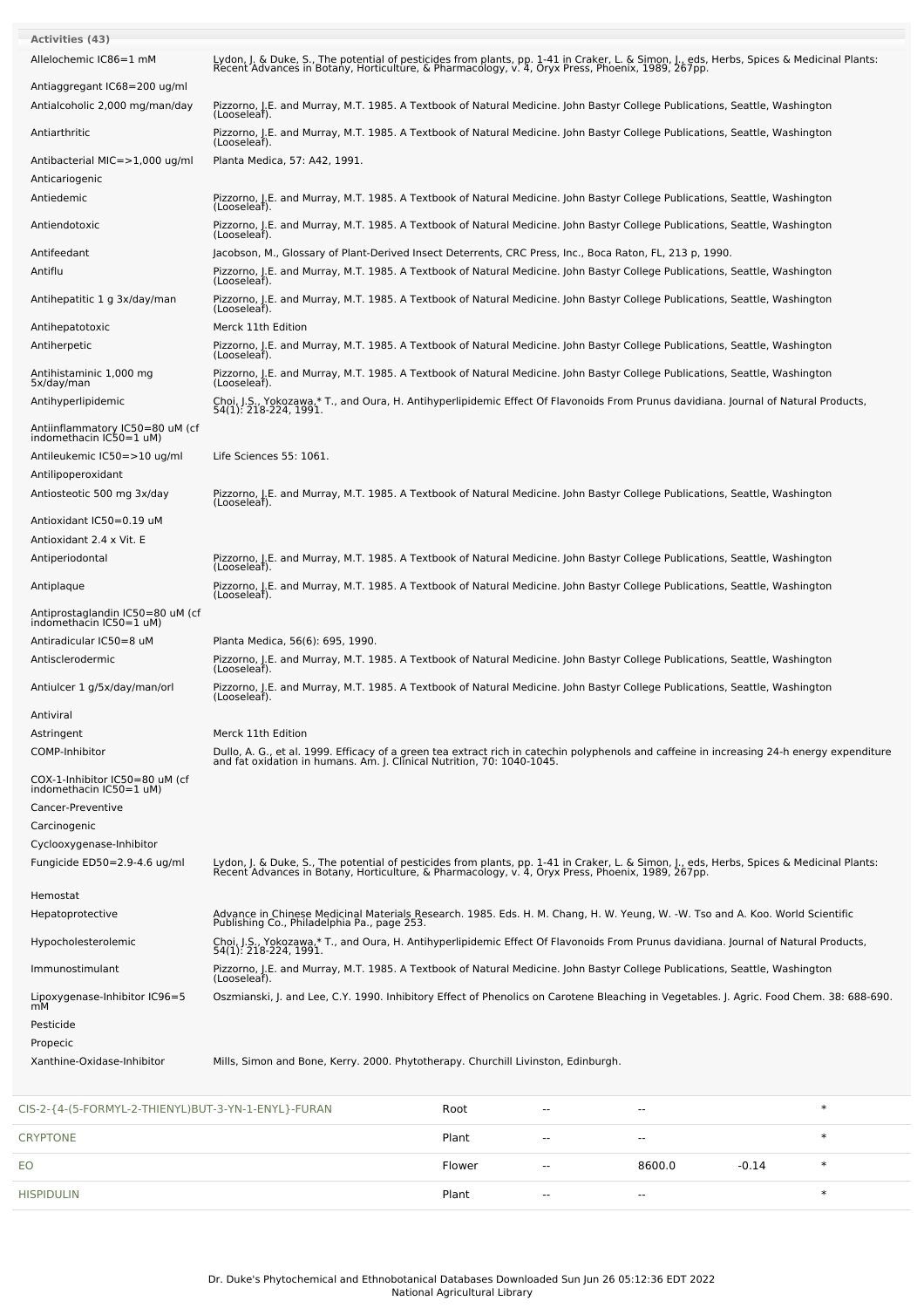| <b>LIMONENE</b>             | $\ast$<br>Plant<br>$- -$<br>$\overline{\phantom{a}}$                                    |
|-----------------------------|-----------------------------------------------------------------------------------------|
| Cancer-Preventive           | Stitt, P. A. Why George Should Eat Broccoli. Dougherty Co, Milwaukee, WI, 1990, 399 pp. |
| Antitumor                   | Lewis and Elvin-Lewis, Medical Botany, ca 1977                                          |
| Antiradicular               |                                                                                         |
| Antiperoxidant              |                                                                                         |
| Antioxidant ED=uM           |                                                                                         |
| Antihepatotoxic 32 mg/kg    |                                                                                         |
| Antiaggregant IC50=13 ug/ml | Economic & Medicinal Plant Research, 5: 333.                                            |
| Activities (7)              |                                                                                         |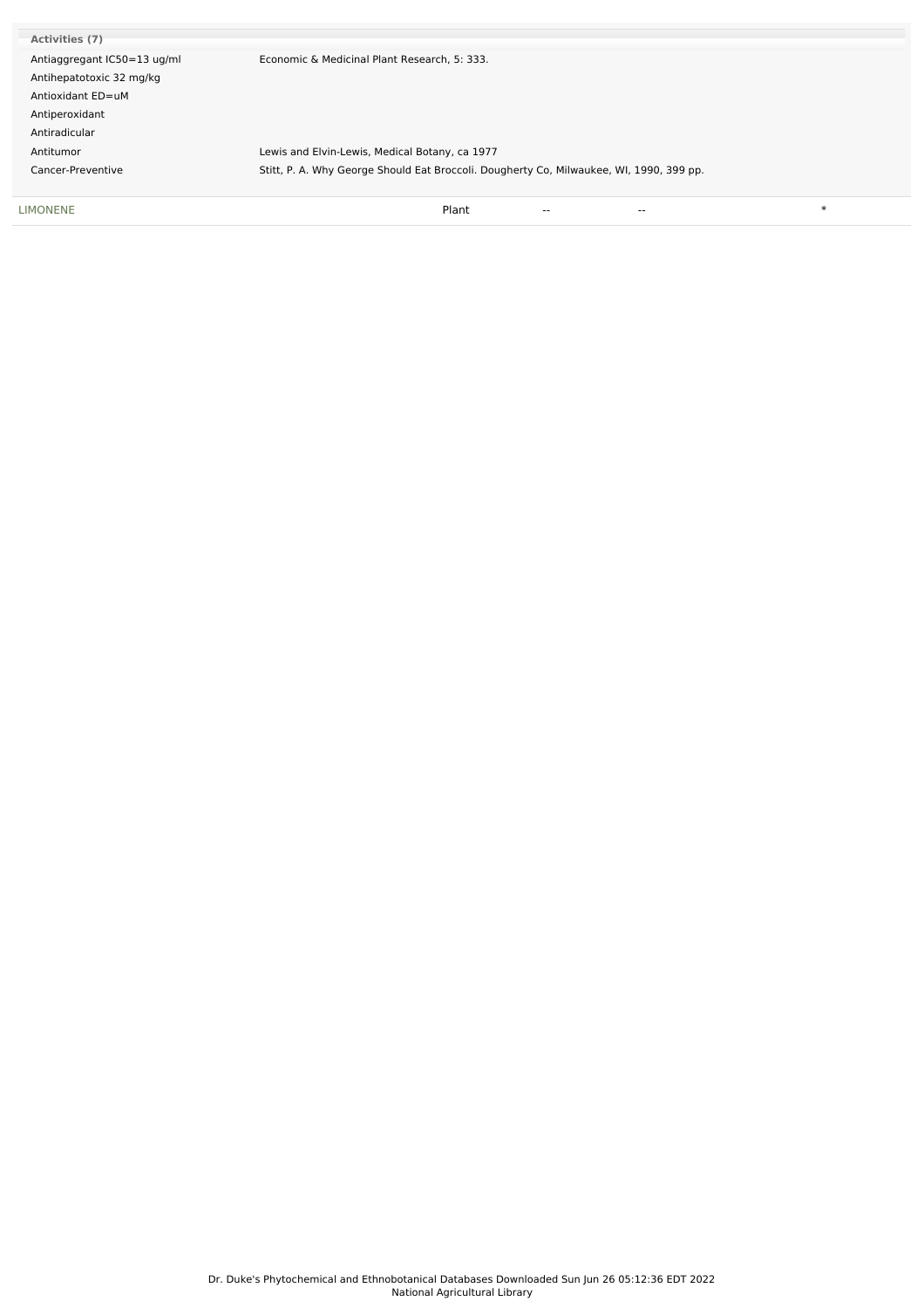| Activities (60)                                       |                                                                                                                                                       |
|-------------------------------------------------------|-------------------------------------------------------------------------------------------------------------------------------------------------------|
| AChE-Inhibitor                                        | Grundy, D. L. and Still, C. C., Inhibition of acetylcholinesterases by pulegone-1,2-epoxide, Oest. Biochem. & Physiol., 23,<br>1985, 383-8.           |
| Acaricide LC100=8 uM                                  |                                                                                                                                                       |
| Allelochemic                                          |                                                                                                                                                       |
| Allergenic 1/20th carene                              |                                                                                                                                                       |
| Antiacetylcholinesterase IC22-26=1.2 mM               |                                                                                                                                                       |
| Antiadenomic                                          |                                                                                                                                                       |
| Antialzheimeran?                                      | Grundy, D. L. and Still, C. C., Inhibition of acetylcholinesterases by pulegone-1,2-epoxide, Oest. Biochem. & Physiol., 23,<br>1985, 383-8.           |
| Antiasthmatic                                         |                                                                                                                                                       |
| Antibacterial                                         | Revista Itiliana Eppos, 12: 5, 1994.                                                                                                                  |
| Anticancer                                            |                                                                                                                                                       |
| Antiesophagitic                                       |                                                                                                                                                       |
| Antifeedant                                           |                                                                                                                                                       |
| Antiflu                                               | Economic & Medicinal Plant Research, 5: 195.                                                                                                          |
| Antiinflammatory                                      |                                                                                                                                                       |
| Antilithic                                            |                                                                                                                                                       |
| Antilymphomic                                         |                                                                                                                                                       |
| Antimetastatic (Stomach)                              |                                                                                                                                                       |
| Antimutagenic                                         | Economic & Medicinal Plant Research, 6: 235.                                                                                                          |
| Antiobesity                                           |                                                                                                                                                       |
| Antiseptic                                            |                                                                                                                                                       |
| Antispasmodic ED50=0.197 mg/ml                        | Fitoterapia No.59-1984.                                                                                                                               |
| Antitumor                                             |                                                                                                                                                       |
| Antitumor (Breast)                                    |                                                                                                                                                       |
| Antitumor (Colon)                                     |                                                                                                                                                       |
| Antitumor (Pancreas)                                  |                                                                                                                                                       |
| Antitumor (Prostate)                                  |                                                                                                                                                       |
| Antitumor (Stomach)                                   |                                                                                                                                                       |
| Antiviral                                             |                                                                                                                                                       |
| Apoptotic                                             |                                                                                                                                                       |
| Bronchoprotectant                                     |                                                                                                                                                       |
| Cancer-Preventive                                     | Stitt, P. A. Why George Should Eat Broccoli. Dougherty Co, Milwaukee, WI, 1990, 399 pp.                                                               |
| Candidistat                                           |                                                                                                                                                       |
| Chemopreventive                                       |                                                                                                                                                       |
| Cholesterolytic                                       |                                                                                                                                                       |
| Detoxicant                                            |                                                                                                                                                       |
| Enterocontractant                                     | J. Aromatherapy 4: 22.                                                                                                                                |
| Expectorant                                           |                                                                                                                                                       |
| FLavor                                                |                                                                                                                                                       |
| Fungiphilic                                           | J. Agric. Food Chem. 43: 2283.                                                                                                                        |
| Fungistat                                             |                                                                                                                                                       |
| GST-Inducer<br>Herbicide IC50=45 uM                   |                                                                                                                                                       |
|                                                       | Keeler, R.F. and Tu, A.T. eds. 1991. Toxicology of Plant and Fungal Compounds. (Handbook of Natural Toxins Vol. 6) Marcel<br>Dekker, Inc. NY. 665 pp. |
| Histaminic                                            |                                                                                                                                                       |
| Immunomodulator                                       |                                                                                                                                                       |
| Insecticide 0.37 uM/fly                               |                                                                                                                                                       |
| Insectifuge                                           | Jacobson, M., Glossary of Plant-Derived Insect Deterrents, CRC Press, Inc., Boca Raton, FL, 213 p, 1990.                                              |
| Interleukin-6-Inhibitor                               |                                                                                                                                                       |
| Irritant                                              |                                                                                                                                                       |
| Lipolytic<br>Myorelaxant 50 mg/kg                     |                                                                                                                                                       |
| NO-Genic                                              |                                                                                                                                                       |
| Nematicide IC=100 ug/ml                               | Nigg, H.N. and Seigler, D.S., eds. 1992. Phytochemical Resources for Medicine and Agriculture. Plenum Press, New York. 445                            |
| Ornithine-Decarboxylase-Inhibitor~750<br>mg/kg (diet) | pp.                                                                                                                                                   |
|                                                       |                                                                                                                                                       |
| Ozone-Scavenger                                       |                                                                                                                                                       |
| P450-Inducer<br>Peristaltic                           |                                                                                                                                                       |
| Pesticide                                             |                                                                                                                                                       |
| Photosensitizer                                       | Rinzler, C. A. 1990. The Complete Book of Herbs, Spices and Condiments. Facts on File, New York. 199 pp.                                              |
| Sedative ED=1-32 mg/kg                                | Wagner & Wolff, eds. 1977. New Natural Products (RS164. I56. 176)                                                                                     |
| Transdermal                                           |                                                                                                                                                       |
|                                                       |                                                                                                                                                       |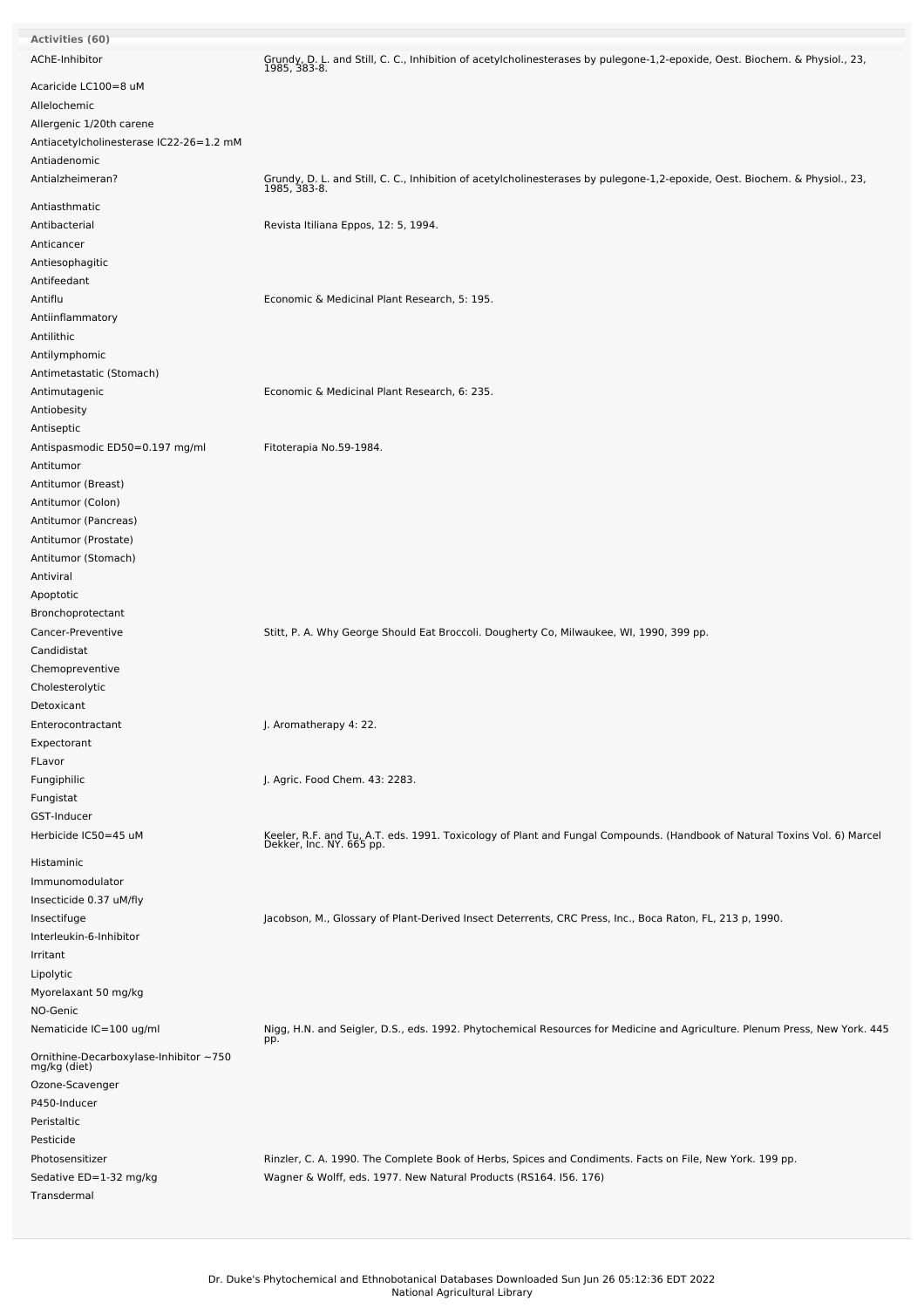[LUTEOLIN](file:///phytochem/chemicals/show/11706) Plant -- -- \*

| <b>Activities (78)</b>                                |                                                                                                                                                                                                                                  |
|-------------------------------------------------------|----------------------------------------------------------------------------------------------------------------------------------------------------------------------------------------------------------------------------------|
| Aldose-Reductase-<br>Inhibitor EC=3 ppm               | Shin*, K.H., Chung, M.S., Chae, Y.J., Yoon, K.Y., Cho, T.S. 1992. A survey for aldose reductase inhibition of herbal medicines. Fitoterapia 64(2):<br>130, 1993.                                                                 |
| Aldose-Reductase-<br>Inhibitor IC50=0.45 uM<br>rat    |                                                                                                                                                                                                                                  |
| AntiHIV                                               |                                                                                                                                                                                                                                  |
| Antiallergic<br>Antiangiogenic IC60-<br>75=10 uM      |                                                                                                                                                                                                                                  |
| Antiatherogenic                                       |                                                                                                                                                                                                                                  |
| Antibacterial MIC=500<br>ug/ml                        | Planta Medica, 57: A43, 1991.                                                                                                                                                                                                    |
| Anticarcinogenic<br>Anticarcinomic                    | Chiang, L. C., Chiang, W., Chang, M. Y., Ng, L. T., Lin, C. C. 2003. Antileukemic activity of selected natural products in Taiwan. Am J Chin Med,<br>31(1):37-46.                                                                |
| Anticataract EC=3 ppm                                 | Shin*, K.H., Chung, M.S., Chae, Y.J., Yoon, K.Y., Cho, T.S. 1992. A survey for aldose reductase inhibition of herbal medicines. Fitoterapia 64(2):                                                                               |
| Anticomplementary                                     | 130, 1993.                                                                                                                                                                                                                       |
| Antidermatic                                          | Bisset, N.G., ed. 1994. Herbal Drugs and Phytopharmaceuticals. CRC Press. Boca Raton, FL. 566 pp.                                                                                                                                |
| Antiestrogenic<br>Antifeedant IC52=<1,000<br>ppm diet | Lydon, J. & Duke, S., The potential of pesticides from plants, pp. 1-41 in Craker, L. & Simon, J., eds, Herbs, Spices & Medicinal Plants: Recent<br>Advances in Botany, Horticulture, & Pharmacology, v. 4, Oryx Press, Phoenix, |
| Antiherpetic 11-23 ug/ml<br>Antihistaminic <10-15 uM  |                                                                                                                                                                                                                                  |
| Antiinflammatory #NAME?<br>Antileukemic 20-50 uM      | Wichtl, M. 1984. Teedrogen. Ein Handbuch fur Apotheker und Arzte. Wissenschaftliche Verlagsgesellscharft. mbH Stuttgart. 393 pp.                                                                                                 |
| Antilymphomic                                         | Chiang, L. C., Chiang, W., Chang, M. Y., Ng, L. T., Lin, C. C. 2003. Antileukemic activity of selected natural products in Taiwan. Am J Chin Med,<br>31(1):37-46.                                                                |
| Antimelanomic                                         | Chiang, L. C., Chiang, W., Chang, M. Y., Ng, L. T., Lin, C. C. 2003. Antileukemic activity of selected natural products in Taiwan. Am J Chin Med,<br>31(1):37-46.                                                                |
| Antimutagenic ID50=2-5<br>nМ                          |                                                                                                                                                                                                                                  |
| Antimutagenic ID50=0.44<br>ug/ml                      |                                                                                                                                                                                                                                  |
| Antinociceptive<br>Antioxidant IC50=10 uM             |                                                                                                                                                                                                                                  |
| Antipolio                                             | Economic & Medicinal Plant Research, 5: 197.                                                                                                                                                                                     |
| Antiproliferant<br>Antispasmodic                      | Williamson, E. M. and Evans, F. J., Potter's New Cyclopaedia of Botanical Drugs and Preparations, Revised Ed., Saffron Walden, the C. W.<br>Daniel Co., Ltd., Essex UK, 362 pp, 1988, reprint 1989.                              |
| Antitumor 1-50 uM<br>Antitumor (Colon)                | Chiang, L. C., Chiang, W., Chang, M. Y., Ng, L. T., Lin, C. C. 2003. Antileukemic activity of selected natural products in Taiwan. Am J Chin Med,<br>31(1):37-46.                                                                |
| Antitumor (Kidney)                                    | Chiang, L. C., Chiang, W., Chang, M. Y., Ng, L. T., Lin, C. C. 2003. Antileukemic activity of selected natural products in Taiwan. Am J Chin Med,                                                                                |
| Antitumor (Lung)                                      | 31(1):37-46.<br>Chiang, L. C., Chiang, W., Chang, M. Y., Ng, L. T., Lin, C. C. 2003. Antileukemic activity of selected natural products in Taiwan. Am J Chin Med,<br>31(1):37-46.                                                |
| Antitumor (Ovary)                                     | Chiang, L. C., Chiang, W., Chang, M. Y., Ng, L. T., Lin, C. C. 2003. Antileukemic activity of selected natural products in Taiwan. Am J Chin Med,                                                                                |
| Antitumor (Pancreas)                                  | $31(1):37-46.$<br>Chiang, L. C., Chiang, W., Chang, M. Y., Ng, L. T., Lin, C. C. 2003. Antileukemic activity of selected natural products in Taiwan. Am J Chin Med,<br>31(1):37-46.                                              |
| Antitumor (Skin) 20 uM<br>Antitumor (Stomach)         | Chiang, L. C., Chiang, W., Chang, M. Y., Ng, L. T., Lin, C. C. 2003. Antileukemic activity of selected natural products in Taiwan. Am J Chin Med,<br>$31(1):37-46.$                                                              |
| Antitumor (Thyroid) 12-50<br>uМ                       |                                                                                                                                                                                                                                  |
| Antitumor (brain)                                     | Chiang, L. C., Chiang, W., Chang, M. Y., Ng, L. T., Lin, C. C. 2003. Antileukemic activity of selected natural products in Taiwan. Am J Chin Med,<br>31(1): 37-46.                                                               |
| Antitussive<br>Antiviral 11-23 ug/ml                  |                                                                                                                                                                                                                                  |
| Aphidifuge                                            |                                                                                                                                                                                                                                  |
| Apoptotic 12-50 uM                                    |                                                                                                                                                                                                                                  |
| Aromatase-Inhibitor<br>IC35=1 uM/l                    | Journal of Medicinal Food 2: 235.1999.                                                                                                                                                                                           |
| Beta-Glucuronidase-<br>Inhibitor IC50=~40 uM          |                                                                                                                                                                                                                                  |
| Calcium-Antagonist<br>IC50=1.2 uM rbt                 |                                                                                                                                                                                                                                  |
| Cancer-Preventive                                     |                                                                                                                                                                                                                                  |
| Chemopreventive<br>Choleretic                         |                                                                                                                                                                                                                                  |
| Cytotoxic 1-50 uM                                     |                                                                                                                                                                                                                                  |
| Deiodinase-Inhibitor                                  | Jim Duke's personal files.                                                                                                                                                                                                       |
| Differentiator IC>40=40<br>uМ                         |                                                                                                                                                                                                                                  |

Diuretic Jim Duke's personal files.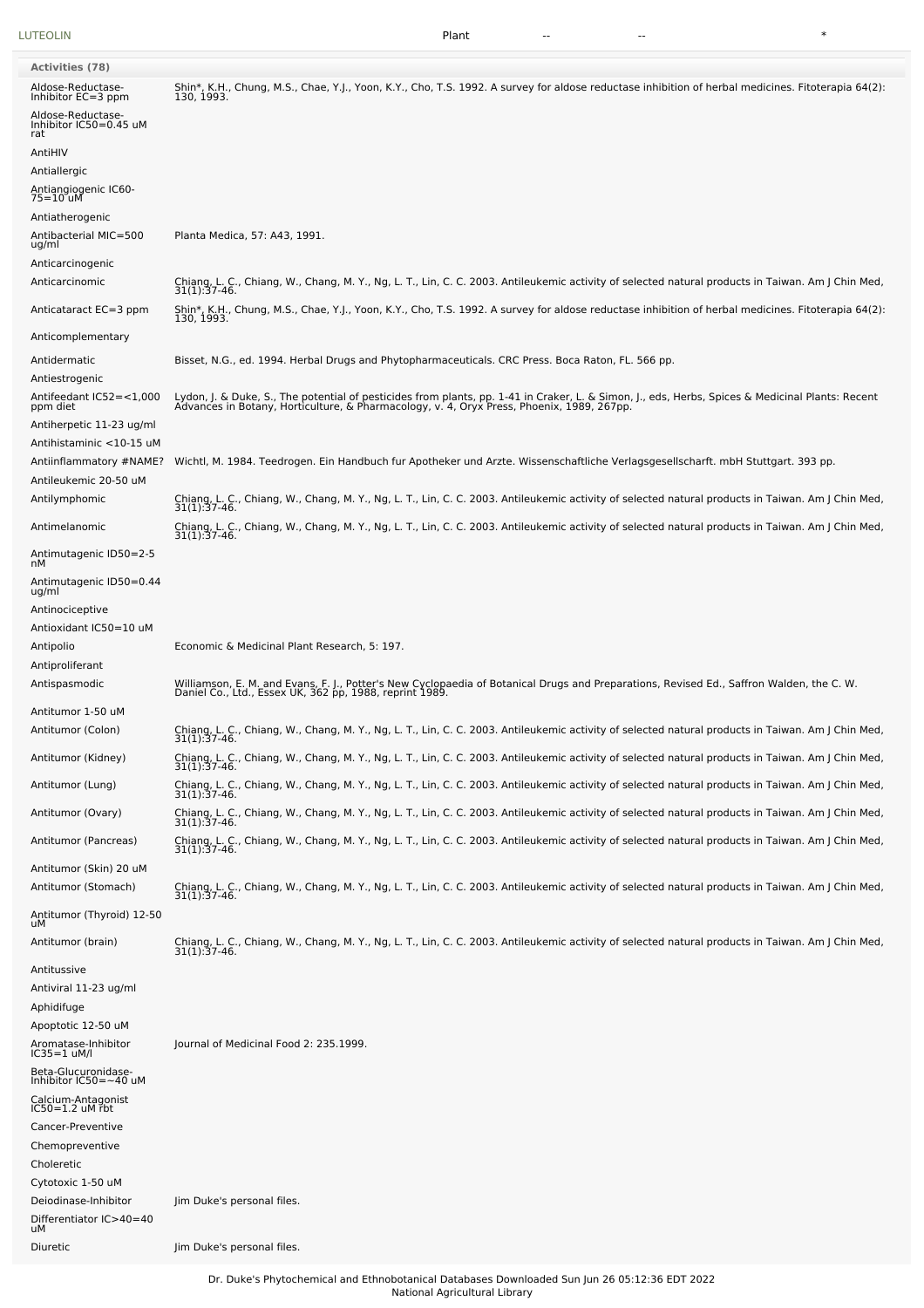| iNOS-Inhibitor                                 |                                                                                                                                                                    |
|------------------------------------------------|--------------------------------------------------------------------------------------------------------------------------------------------------------------------|
| Xanthine-Oxidase-<br>Inhibitor IC50=0.11 ug/ml | Chem. & Pharm. Bull. 38: 1772.                                                                                                                                     |
| Vasodilator                                    |                                                                                                                                                                    |
| VEGF-Inhibitor IC50=2-7<br>uМ                  |                                                                                                                                                                    |
| Topoisomerase-I-Inhibitor                      | Santti, R., Makela, S., Strauss, L., Korman, J., Kostian, M. L. 1998. Phytoestrogens: Potential Endocrine Disruptors in Males. Toxicol Ind Health,<br>14: 223-237. |
| TNF-alpha-Inhibitor<br>IC50=14.44 uM           |                                                                                                                                                                    |
| Succinoxidase-Inhibitor                        | Jeffery B. Harborne and H. Baxter, eds. 1983. Phytochemical Dictionary. A Handbook of Bioactive Compounds from Plants. Taylor & Frost,<br>London. 791 pp.          |
| Protein-Kinase-C-Inhibitor<br>IC70=50 uM       |                                                                                                                                                                    |
| Prostaglandin-Synthetase-<br><b>Inhibitor</b>  |                                                                                                                                                                    |
| Proliferant                                    |                                                                                                                                                                    |
| Pesticide                                      |                                                                                                                                                                    |
| PTK-Inhibitor 10-100 uM                        |                                                                                                                                                                    |
| NO-Inhibitor                                   |                                                                                                                                                                    |
| NF-kB-Inhibitor                                |                                                                                                                                                                    |
| NEP-Inhibitor IC50=>42<br>uМ                   |                                                                                                                                                                    |
| Myorelaxant                                    |                                                                                                                                                                    |
| Metalloproteinase-<br>Inhibitor                |                                                                                                                                                                    |
| MMP-9-Inhibitor 20 uM                          |                                                                                                                                                                    |
| MAPK-Inhibitor                                 |                                                                                                                                                                    |
| Lipoxygenase-Inhibitor                         |                                                                                                                                                                    |
| lodothyronine-Deiodinase-<br>Inhibitor         | Jeffery B. Harborne and H. Baxter, eds. 1983. Phytochemical Dictionary. A Handbook of Bioactive Compounds from Plants. Taylor & Frost,<br>London. 791 pp.          |
| IKK-Inhibitor                                  |                                                                                                                                                                    |
| ICAM-1-Inhibitor                               |                                                                                                                                                                    |
| Hypocholesterolemic                            |                                                                                                                                                                    |
| Hyaluronidase-Inhibitor<br>IC50+=100-250 uM    |                                                                                                                                                                    |
| Hepatoprotective                               |                                                                                                                                                                    |
| Estrogenic 58% genistein                       |                                                                                                                                                                    |
|                                                |                                                                                                                                                                    |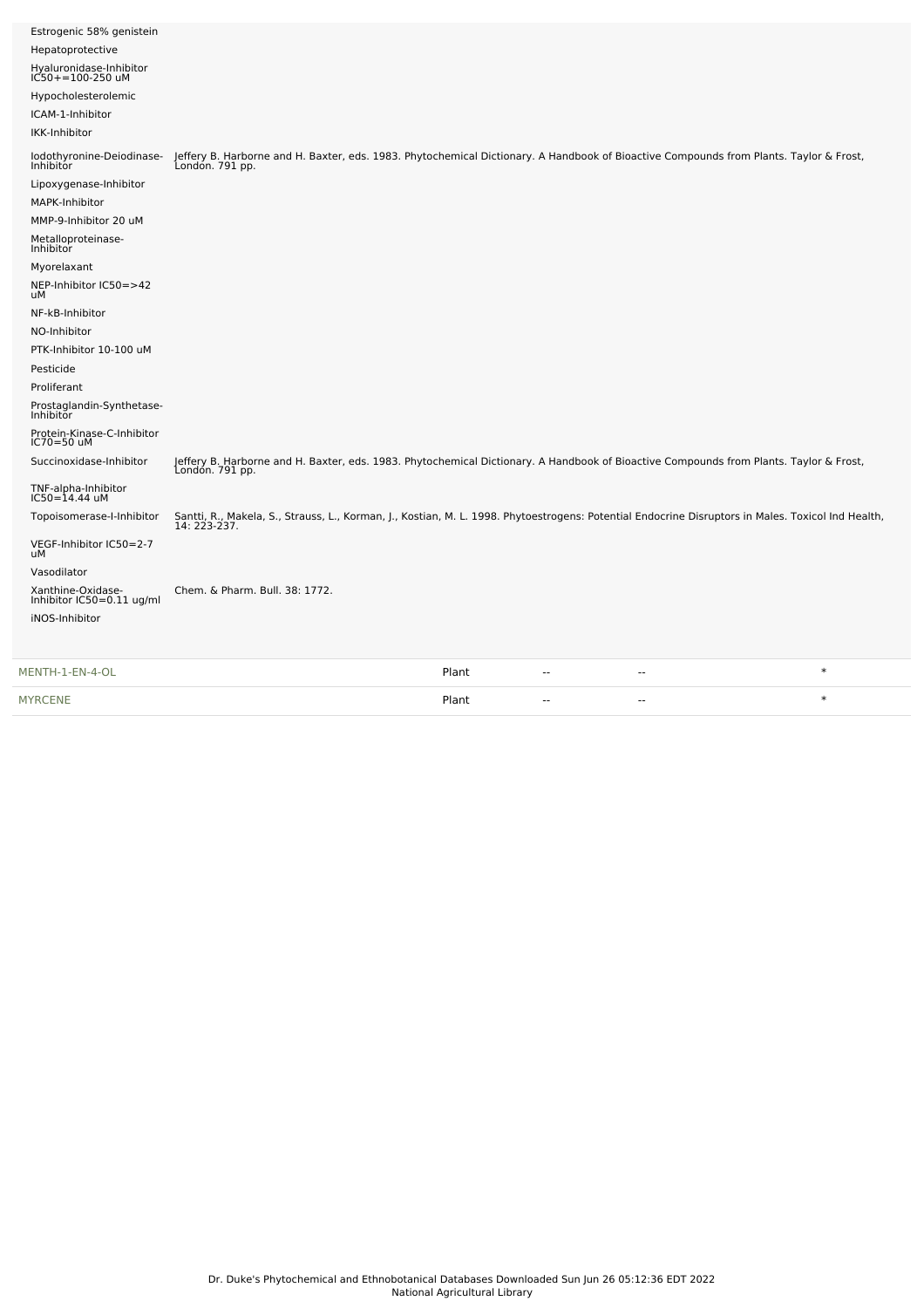| <b>Activities (22)</b>                   |                                                                                                                                                                                                                             |
|------------------------------------------|-----------------------------------------------------------------------------------------------------------------------------------------------------------------------------------------------------------------------------|
| ACE-Inhibitor 100 ug/ml                  |                                                                                                                                                                                                                             |
| Aldose-Reductase-<br>Inhibitor 100 ug/ml | Okamura, K., Iwakami, S., Matsunaga, T. 1992. Biological Activity of Monoterpenes from Trees. Toyama-Ken Yakuji Kenkyusho Nenpo, (20): 95-<br>101.                                                                          |
| Allergenic                               |                                                                                                                                                                                                                             |
| Analgesic                                | Kauderer, B., Zamith, H., Paumgartten, F.J.R., and Speit, G. Evaluation of the Mutagenicity of B-Myrcene in Mammalian Cells In Vitro.<br>Environmental and Molecular Mutagenesis 18: 28-34, 1991.                           |
| Antibacterial                            |                                                                                                                                                                                                                             |
| Anticonvulsant                           |                                                                                                                                                                                                                             |
| Antimutagenic                            | Kauderer, B., Zamith, H., Paumgartten, F.J.R., and Speit, G. Evaluation of the Mutagenicity of B-Myrcene in Mammalian Cells In Vitro.<br>Environmental and Molecular Mutagenesis 18: 28-34, 1991.                           |
| Antinitrosaminic                         |                                                                                                                                                                                                                             |
| Antinociceptive 10-20<br>mg/kg ipr mus   | Rao, V.S.N., Menezes, A.M.S., Viana, G.S.B. 1990. Effect of myrcene on nociception in mice. J. Pharm. Pharmacol. 42: 877-878, 1990.                                                                                         |
| Antinociceptive 20-40<br>mg/kg scu mus   | Rao, V.S.N., Menezes, A.M.S., Viana, G.S.B. 1990. Effect of myrcene on nociception in mice. J. Pharm. Pharmacol. 42: 877-878, 1990.                                                                                         |
| Antioxidant                              | Jim Duke's personal files.                                                                                                                                                                                                  |
| Antispasmodic                            | Jim Duke's personal files.                                                                                                                                                                                                  |
| Chemopreventive                          | Stitt, P. A. Why George Should Eat Broccoli. Dougherty Co, Milwaukee, WI, 1990, 399 pp.                                                                                                                                     |
| FLavor FEMA 0.5-9                        | Aloe Research Council - Duke writeup of non-peer reviewd book by Coats and draft by Henry                                                                                                                                   |
| Fungicide                                | Keeler, R.F. and Tu, A.T. eds. 1991. Toxicology of Plant and Fungal Compounds. (Handbook of Natural Toxins Vol. 6) Marcel Dekker, Inc. NY. 665<br>pp.                                                                       |
| Hypothermic                              |                                                                                                                                                                                                                             |
| Insectifuge                              |                                                                                                                                                                                                                             |
| Irritant                                 | Zebovitz, T. C. Ed. 1989. Part VII. Flavor and Fragrance Substances, in Keith L. H. and Walters, D.B., eds. Compendium of Safety Data Sheets for<br>Research and Industrial Chemicals. VCH Publishers, New York. 3560-4253. |
| Myorelaxant 100-200<br>mg/kg             |                                                                                                                                                                                                                             |
| P450-2B1-Inhibitor<br>IC50=0.14 uM       |                                                                                                                                                                                                                             |
| Perfumery                                | Jeffery B. Harborne and H. Baxter, eds. 1983. Phytochemical Dictionary. A Handbook of Bioactive Compounds from Plants. Taylor & Frost,<br>Londón. 791 pp.                                                                   |
| Pesticide                                |                                                                                                                                                                                                                             |
|                                          |                                                                                                                                                                                                                             |
| NEPETIN                                  | $\ast$<br>Plant<br>$\overline{\phantom{a}}$<br>$\overline{\phantom{a}}$                                                                                                                                                     |
| <b>Activities (4)</b>                    |                                                                                                                                                                                                                             |
| Aldose-Reductase-Inhibitor ED50=1 uM     |                                                                                                                                                                                                                             |
| Anticataract                             |                                                                                                                                                                                                                             |
| Antitumor                                |                                                                                                                                                                                                                             |
| Xanthine-Oxidase-Inhibitor               |                                                                                                                                                                                                                             |
| O-COUMARIC-ACID                          | $\ast$<br>Plant<br>٠.                                                                                                                                                                                                       |
|                                          |                                                                                                                                                                                                                             |
| Activities (4)                           |                                                                                                                                                                                                                             |
| Allelopathic                             |                                                                                                                                                                                                                             |
| Antibacterial                            | Pharmazie, 46: 156, 1991.                                                                                                                                                                                                   |
| Fungicide                                | Pharmazie, 46: 156, 1991.                                                                                                                                                                                                   |

[P-COUMARIC-ACID](file:///phytochem/chemicals/show/14079) Plant -- -- \*

Pesticide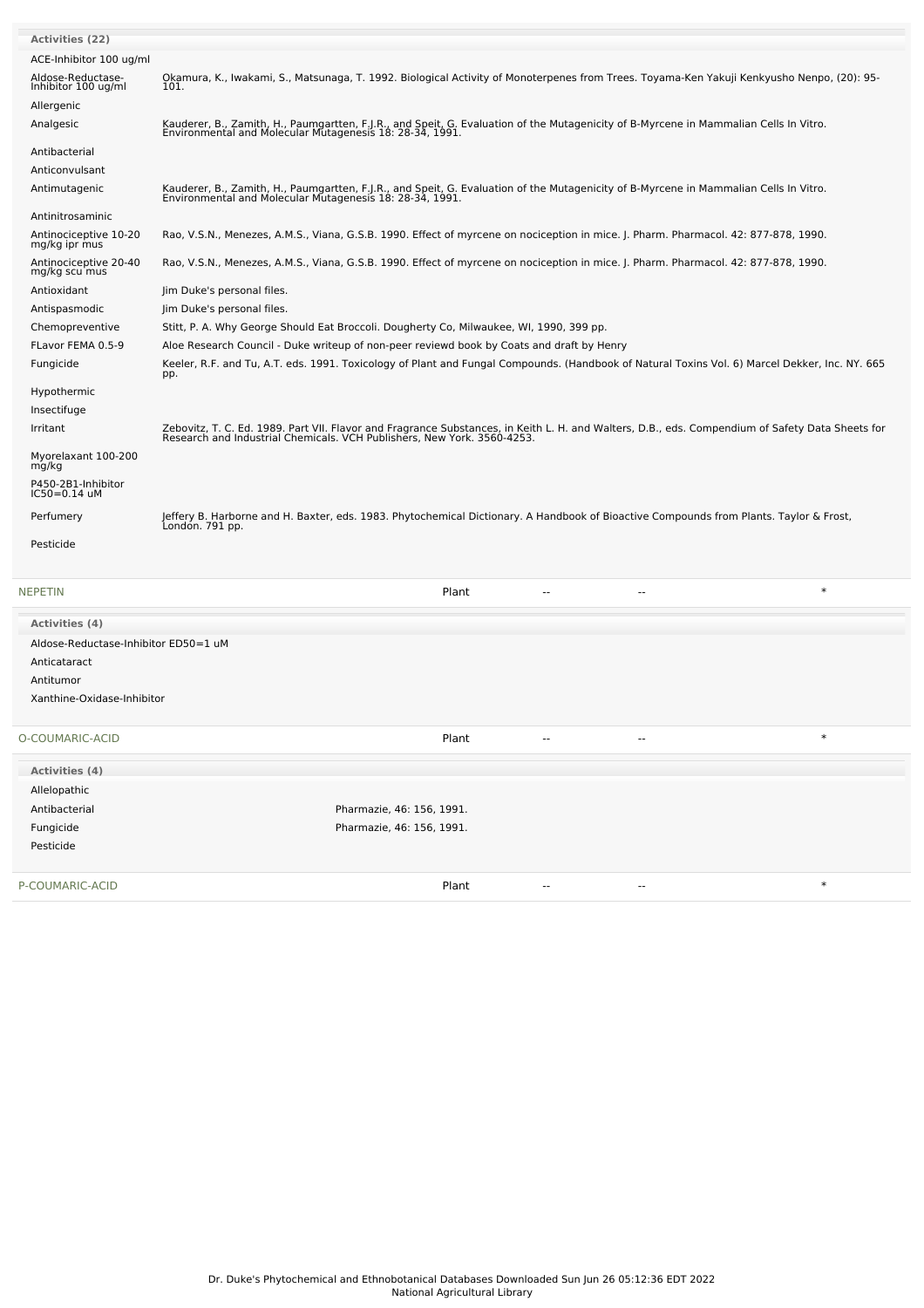| Activities (25)                                       |                                                                                                                                                                                                                |       |                |                |        |
|-------------------------------------------------------|----------------------------------------------------------------------------------------------------------------------------------------------------------------------------------------------------------------|-------|----------------|----------------|--------|
| Aldose-Reductase-Inhibitor 4<br>ug/ml (weak activity) | Ichikawa, K., et al. 1991. Isolation and Structure Determination of Aldose Reductase Inhibitors from Traditional Thai Medicine, and<br>Syntheses of Their Derivatives. Sankyo Kenkyusho Nempo, 43: 99-110.     |       |                |                |        |
| Allelopathic                                          | Jeffery B. Harborne and H. Baxter, eds. 1983. Phytochemical Dictionary. A Handbook of Bioactive Compounds from Plants. Taylor &<br>Frost, London. 791 pp.                                                      |       |                |                |        |
| Antibacterial                                         | Pharmazie, 46: 156, 1991.                                                                                                                                                                                      |       |                |                |        |
| Anticlastogen                                         |                                                                                                                                                                                                                |       |                |                |        |
| Antifertility                                         |                                                                                                                                                                                                                |       |                |                |        |
| Antihepatotoxic                                       | Jeffery B. Harborne and H. Baxter, eds. 1983. Phytochemical Dictionary. A Handbook of Bioactive Compounds from Plants. Taylor &<br>Frost, London. 791 pp.                                                      |       |                |                |        |
| Antileukemic IC50=25-56 ug/ml                         | Chiang, L. C., Chiang, W., Chang, M. Y., Ng, L. T., Lin, C. C. 2003. Antileukemic activity of selected natural products in Taiwan. Am J Chin<br>Med, 31(1):37-46.                                              |       |                |                |        |
| Antinitrosaminic                                      | Joseph, J., Nadeau, D. and Underwood, A. 2001. The Color Code. Hyperion, NY.                                                                                                                                   |       |                |                |        |
| Antioxidant IC24=30 ppm<br>Antioxidant 1/3 BHA        |                                                                                                                                                                                                                |       |                |                |        |
| Antiperoxidant IC50=>100 uM                           | Planta Medica, 57: A54, 1991.                                                                                                                                                                                  |       |                |                |        |
| Antiseptic                                            |                                                                                                                                                                                                                |       |                |                |        |
| Antispasmodic                                         | Newall, C. A., Anderson, L. A. and Phillipson, J. D. 1996. Herbal Medicine - A Guide for Health-care Professionals. The Pharmaceutical                                                                         |       |                |                |        |
|                                                       | Press, London. 296pp.                                                                                                                                                                                          |       |                |                |        |
| Antitumor                                             |                                                                                                                                                                                                                |       |                |                |        |
| Cancer-Preventive                                     |                                                                                                                                                                                                                |       |                |                |        |
| Chemopreventive<br>Choleretic                         |                                                                                                                                                                                                                |       |                |                |        |
| Cytotoxic                                             | Jeffery B. Harborne and H. Baxter, eds. 1983. Phytochemical Dictionary. A Handbook of Bioactive Compounds from Plants. Taylor &                                                                                |       |                |                |        |
|                                                       | Frost, London. 791 pp.                                                                                                                                                                                         |       |                |                |        |
| Diaphoretic?                                          | Lawrence Review of Natural Products, Dec-90.                                                                                                                                                                   |       |                |                |        |
| Fungicide                                             | Nigg, H.N. and Seigler, D.S., eds. 1992. Phytochemical Resources for Medicine and Agriculture. Plenum Press, New York. 445 pp.                                                                                 |       |                |                |        |
| Lipoxygenase-Inhibitor IC11=5<br>mМ                   | Oszmianski, J. and Lee, C.Y. 1990. Inhibitory Effect of Phenolics on Carotene Bleaching in Vegetables. J. Agric. Food Chem. 38: 688-690.                                                                       |       |                |                |        |
| Pesticide                                             |                                                                                                                                                                                                                |       |                |                |        |
| Prostaglandigenic                                     |                                                                                                                                                                                                                |       |                |                |        |
| Prostaglandin-Synthesis-Inhibitor                     |                                                                                                                                                                                                                |       |                |                |        |
| Tyrosinase-Inhibitor ID50=3,650<br>uМ                 |                                                                                                                                                                                                                |       |                |                |        |
|                                                       |                                                                                                                                                                                                                |       |                |                |        |
| P-CYMOL                                               |                                                                                                                                                                                                                | Plant | $\sim$         |                | $\ast$ |
| <b>PATULETIN</b>                                      |                                                                                                                                                                                                                | Plant |                |                | $\ast$ |
| <b>Activities (2)</b>                                 |                                                                                                                                                                                                                |       |                |                |        |
| Antispasmodic                                         | Iwu, M.M. 1993. Handbook of African Medicinal Plants. CRC Press, Boca Raton, FL 435 pp.                                                                                                                        |       |                |                |        |
| Cholagogue                                            |                                                                                                                                                                                                                |       |                |                |        |
|                                                       |                                                                                                                                                                                                                |       |                |                |        |
| PECTOLINARIGENIN                                      |                                                                                                                                                                                                                | Plant |                | $\overline{a}$ | $\ast$ |
| Activities (2)                                        |                                                                                                                                                                                                                |       |                |                |        |
| Aldose-Reductase-Inhibitor<br>IC25=10 uM              | Shimizu, M., Ito, T., Terashima, S., Hayashi, T., Arisawa, M., Morita, N., Kurokawa, S., Ito, K., and Hashimoto, Y. 1984. Inhibition of Lens Aldose<br>Reductase by Flavonoids. Phytochemistry, 23: 1885-1888. |       |                |                |        |
| Cancer-Preventive                                     | Stitt, P. A. Why George Should Eat Broccoli. Dougherty Co, Milwaukee, WI, 1990, 399 pp.                                                                                                                        |       |                |                |        |
|                                                       |                                                                                                                                                                                                                |       |                |                |        |
| PHELLANDRAL                                           |                                                                                                                                                                                                                | Plant | $\sim$ $\sim$  | $\sim$         | $\ast$ |
| PHELLANDRENE                                          |                                                                                                                                                                                                                | Plant |                | --             | $\ast$ |
| Activities (4)                                        |                                                                                                                                                                                                                |       |                |                |        |
| Hyperthermic                                          | HerbalGram No. 22 - Spring 1990, page 45.                                                                                                                                                                      |       |                |                |        |
| Irritant                                              | Rinzler, C. A. 1990. The Complete Book of Herbs, Spices and Condiments. Facts on File, New York. 199 pp.                                                                                                       |       |                |                |        |
| Spasmogenic                                           | Fitoterapia No.59-1984.                                                                                                                                                                                        |       |                |                |        |
| Tumor-Promoter                                        |                                                                                                                                                                                                                |       |                |                |        |
|                                                       |                                                                                                                                                                                                                |       |                |                |        |
| <b>PINENE</b>                                         |                                                                                                                                                                                                                | Plant | $\overline{a}$ | --             | $\ast$ |
|                                                       |                                                                                                                                                                                                                |       |                |                |        |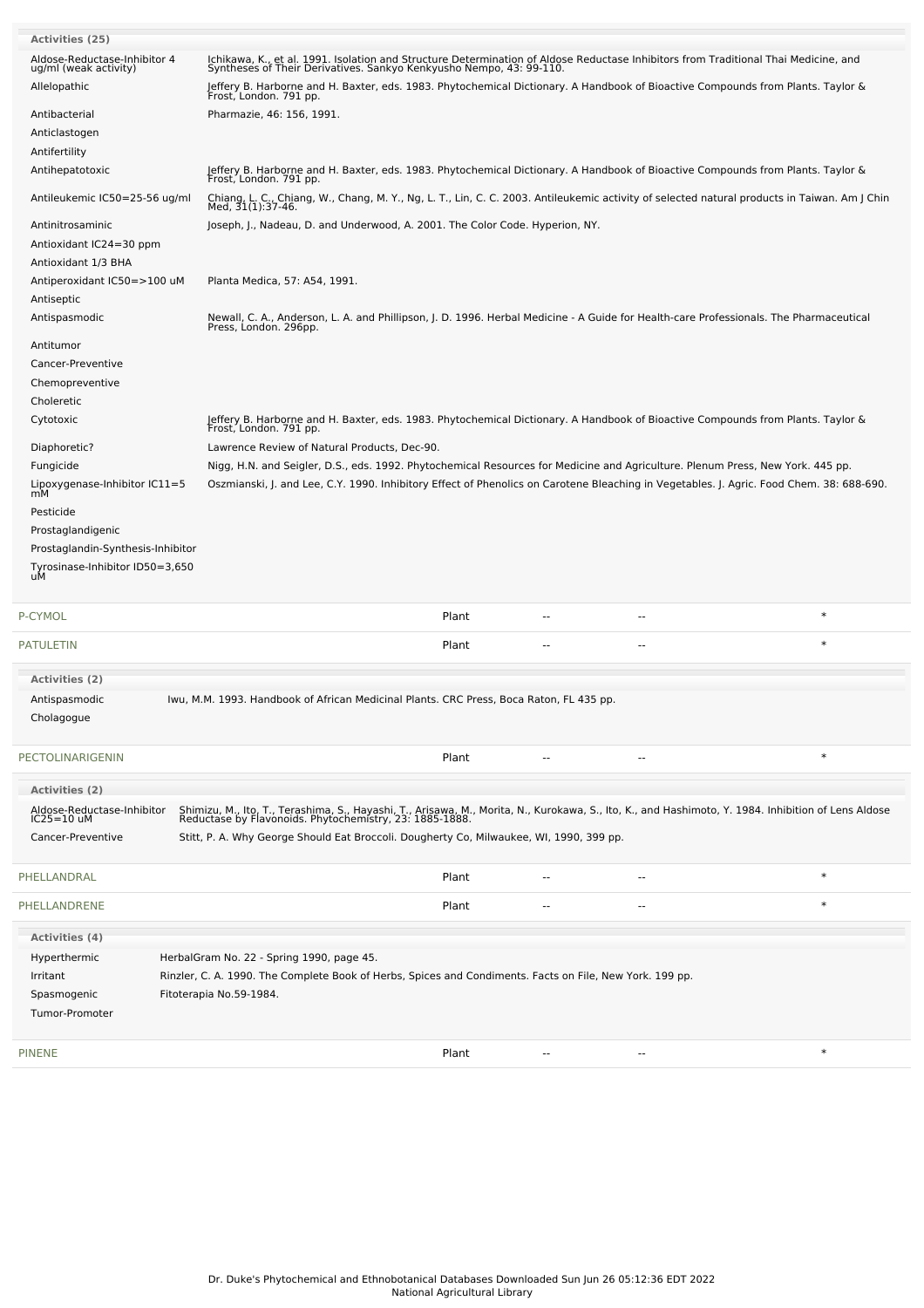| <b>Activities (12)</b>                    |                                                                                                                                                                                                                                   |
|-------------------------------------------|-----------------------------------------------------------------------------------------------------------------------------------------------------------------------------------------------------------------------------------|
| Allergenic                                |                                                                                                                                                                                                                                   |
| Antibacterial                             |                                                                                                                                                                                                                                   |
|                                           |                                                                                                                                                                                                                                   |
| Antiseptic                                |                                                                                                                                                                                                                                   |
| Antispasmodic                             | Fitoterapia No.59-1984.                                                                                                                                                                                                           |
| Convulsant                                | R.J. Hixtable (Huxtable, R.J. (as T. Max). 1992. This and That:The Essential Pharmacology of Herbs and Spices. Tips 13:15-20 Huxtable, R.J. 1992b. The<br>Myth of Benficent Nature. The Risk of Herbal Preparations. Anns. Intern |
|                                           | Enterocontractant J. Aromatherapy 4: 22.                                                                                                                                                                                          |
|                                           |                                                                                                                                                                                                                                   |
| Expectorant                               |                                                                                                                                                                                                                                   |
| Fungicide                                 |                                                                                                                                                                                                                                   |
| Herbicide<br>IC50=30 mM                   | Lydon, J. & Duke, S., The potential of pesticides from plants, pp. 1-41 in Craker, L. & Simon, J., eds, Herbs, Spices & Medicinal Plants: Recent Advances<br>in Botany, Horticulture, & Pharmacology, v. 4, Oryx Press, Phoenix,  |
|                                           |                                                                                                                                                                                                                                   |
| Perfumery                                 | Merck 11th Edition                                                                                                                                                                                                                |
| Pesticide                                 |                                                                                                                                                                                                                                   |
| Spasmogenic                               | Fitoterapia No.59-1984.                                                                                                                                                                                                           |
|                                           |                                                                                                                                                                                                                                   |
| RESIN                                     | $\ast$<br>Plant<br>$\overline{\phantom{a}}$<br>--                                                                                                                                                                                 |
| <b>TANNIN</b>                             | $\ast$<br>Root<br>--<br>$\overline{\phantom{a}}$                                                                                                                                                                                  |
| Activities (35)                           |                                                                                                                                                                                                                                   |
| Anthelmintic                              |                                                                                                                                                                                                                                   |
| AntiHIV                                   |                                                                                                                                                                                                                                   |
|                                           |                                                                                                                                                                                                                                   |
| Antibacterial                             |                                                                                                                                                                                                                                   |
| Anticancer                                |                                                                                                                                                                                                                                   |
| Anticariogenic                            |                                                                                                                                                                                                                                   |
| Antidiarrheic                             |                                                                                                                                                                                                                                   |
| Antidysenteric                            |                                                                                                                                                                                                                                   |
|                                           |                                                                                                                                                                                                                                   |
| Antihepatotoxic                           |                                                                                                                                                                                                                                   |
| Antihypertensive                          |                                                                                                                                                                                                                                   |
| Antilipolytic                             |                                                                                                                                                                                                                                   |
| Antimutagenic                             |                                                                                                                                                                                                                                   |
| Antinephritic                             | Uchida, U., Ohta, H., Niwa, M., Mori, A., Nonaka, G-i., Nishioka, I., and Zaki, M. 1989. Prolongation of Life Span of Stroke-Prone Spontaneously                                                                                  |
|                                           | Hypertensive Rats (SHRSP) Ingesting Persimmon Tannin. Chem. Pharm. Bull. 38(4): 1049-1052, 1990.                                                                                                                                  |
| Antiophidic                               | Economic & Medicinal Plant Research, 5: 363.                                                                                                                                                                                      |
| Antioxidant                               |                                                                                                                                                                                                                                   |
| $IC50 = 1.44$ ug/ml                       |                                                                                                                                                                                                                                   |
| Antioxidant 1/3<br>quercetin              |                                                                                                                                                                                                                                   |
| Antiradicular 500                         |                                                                                                                                                                                                                                   |
| mg/kg/day orl mus                         | Uchida, U., Ohta, H., Niwa, M., Mori, A., Nonaka, G-i., Nishioka, I., and Zaki, M. 1989. Prolongation of Life Span of Stroke-Prone Spontaneously<br>Hypertensive Rats (SHRSP) Ingesting Persimmon Tannin. Chem. Pharm. Bull. 38(4 |
| Antiradicular 1/3                         |                                                                                                                                                                                                                                   |
| quercetin                                 |                                                                                                                                                                                                                                   |
| Antirenitic                               | Uchida, U., Ohta, H., Niwa, M., Mori, A., Nonaka, G-i., Nishioka, I., and Zaki, M. 1989. Prolongation of Life Span of Stroke-Prone Spontaneously<br>Hypertensive Rats (SHRSP) Ingesting Persimmon Tannin. Chem. Pharm. Bull. 38(4 |
| Antitumor                                 |                                                                                                                                                                                                                                   |
|                                           |                                                                                                                                                                                                                                   |
| Antitumor-Promoter                        |                                                                                                                                                                                                                                   |
| Antiulcer                                 |                                                                                                                                                                                                                                   |
| Antiviral                                 |                                                                                                                                                                                                                                   |
| Cancer-Preventive                         | HerbalGram No. 22 - Spring 1990, page 14.                                                                                                                                                                                         |
| Carcinogenic                              |                                                                                                                                                                                                                                   |
|                                           |                                                                                                                                                                                                                                   |
| Chelator                                  |                                                                                                                                                                                                                                   |
| Cyclooxygenase-<br>Inhibitor              |                                                                                                                                                                                                                                   |
| Glucosyl-<br>Transférase-Inhibitor        |                                                                                                                                                                                                                                   |
| Hepatoprotective                          |                                                                                                                                                                                                                                   |
| Immunosuppressant                         |                                                                                                                                                                                                                                   |
| Lipoxygenase-<br>Inhibitor                |                                                                                                                                                                                                                                   |
|                                           |                                                                                                                                                                                                                                   |
| MAO-Inhibitor                             |                                                                                                                                                                                                                                   |
| Ornithine-<br>Decarboxylase-<br>Inhibitor |                                                                                                                                                                                                                                   |
|                                           |                                                                                                                                                                                                                                   |
| Pesticide                                 |                                                                                                                                                                                                                                   |
| Psychotropic                              | Uchida, U., Ohta, H., Niwa, M., Mori, A., Nonaka, G-i., Nishioka, I., and Zaki, M. 1989. Prolongation of Life Span of Stroke-Prone Spontaneously<br>Hypertensive Rats (SHRSP) Ingesting Persimmon Tannin. Chem. Pharm. Bull. 38(4 |
| Xanthine-Oxidase-                         |                                                                                                                                                                                                                                   |
| Inhibitor                                 |                                                                                                                                                                                                                                   |
|                                           |                                                                                                                                                                                                                                   |

| THUJENE                                               | Plant | $- -$      | $- -$                    |  |
|-------------------------------------------------------|-------|------------|--------------------------|--|
| TRANS-2-{4-(5-FORMYL-2-THIENYL)BUT-3-YN-1-ENYL}-FURAN | Root  | $\sim$ $-$ | $- -$                    |  |
| VANILLIC-ACID                                         | Plant | $- -$      | $\overline{\phantom{a}}$ |  |